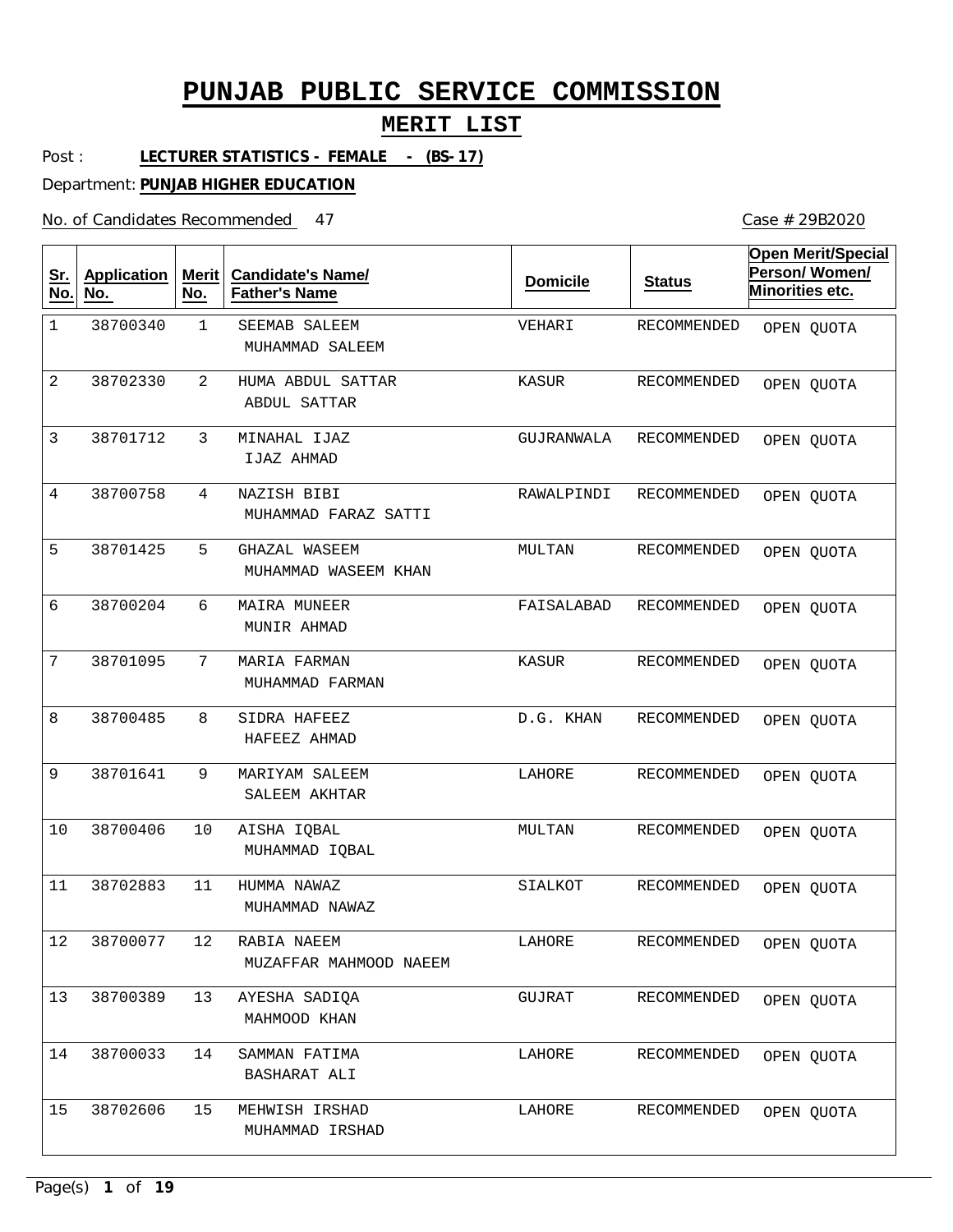### **MERIT LIST**

Post : **LECTURER STATISTICS - FEMALE - (BS-17)**

Department: **PUNJAB HIGHER EDUCATION**

| $4^{\texttt{-}}$ |  |  | $\cdots$<br>. |
|------------------|--|--|---------------|

| <u>Sr.</u><br>No. | <b>Application</b><br>No. | <b>Merit</b><br>No. | <b>Candidate's Name/</b><br><b>Father's Name</b> | <b>Domicile</b> | <b>Status</b>      | <b>Open Merit/Special</b><br>Person/Women/<br>Minorities etc. |
|-------------------|---------------------------|---------------------|--------------------------------------------------|-----------------|--------------------|---------------------------------------------------------------|
| 16                | 38700405                  | 16                  | SUMAIRA<br>HASHMAT ALI                           | RAWALPINDI      | RECOMMENDED        | OPEN QUOTA                                                    |
| 17                | 38700075                  | 17                  | SAIRA ESAR<br>ESAR UL QAYYUM                     | HAFIZABAD       | RECOMMENDED        | OPEN QUOTA                                                    |
| 18                | 38700415                  | 18                  | SADIA IQBAL<br>MUHAMMAD IQBAL                    | KHANEWAL        | RECOMMENDED        | OPEN QUOTA                                                    |
| 19                | 38701606                  | 19                  | HIRA IJAZ<br>IJAZ AHMAD                          | FAISALABAD      | RECOMMENDED        | OPEN QUOTA                                                    |
| 20                | 38700516                  | 20                  | SABA YOUNAS<br>MUHAMMAD YOUNAS                   | LAHORE          | RECOMMENDED        | OPEN QUOTA                                                    |
| 21                | 38702126                  | 21                  | MARIA QURBAN<br>MUHAMMAD QURBAN                  | RAWALPINDI      | <b>RECOMMENDED</b> | OPEN QUOTA                                                    |
| 22                | 38701673                  | 22                  | ASIFA NOOR<br>NOOR MUHAMMAD NOOR                 | R.Y. KHAN       | RECOMMENDED        | OPEN QUOTA                                                    |
| 23                | 38701320                  | 23                  | FATIMA WAQAR<br>WAQAR ELAHI                      | LAHORE          | RECOMMENDED        | OPEN QUOTA                                                    |
| 24                | 38700917                  | 24                  | AYESHA WAHEED<br>ABDUL WAHEED VIRK               | SHEIKHUPURA     | RECOMMENDED        | OPEN QUOTA                                                    |
| 25                | 38701146                  | 25                  | SUMMERA KINAT<br>TARIO MAHMOOD                   | SARGODHA        | RECOMMENDED        | OPEN QUOTA                                                    |
| 26                | 38701258                  | 26                  | SUMBLE MUSTAFA<br>GHULAM MUSTAFA                 | MULTAN          | RECOMMENDED        | OPEN QUOTA                                                    |
| 27                | 38701885                  | 27                  | AIMAN ZAFAR<br>ZAFAR IOBAL                       | SHEIKHUPURA     | RECOMMENDED        | OPEN QUOTA                                                    |
| 28                | 38700201                  | 28                  | SANA NASEER<br>NASEER AHMED SHEIKH               | MULTAN          | RECOMMENDED        | OPEN QUOTA                                                    |
| 29                | 38700955                  | 29                  | NAJM U SAHAR<br>ABDUL GHAFOOR                    | KHANEWAL        | RECOMMENDED        | OPEN QUOTA                                                    |
| 30                | 38702381                  | 30                  | ZIL E HUMA<br>MUHAMMAD YAQOOB                    | RAWALPINDI      | RECOMMENDED        | OPEN QUOTA                                                    |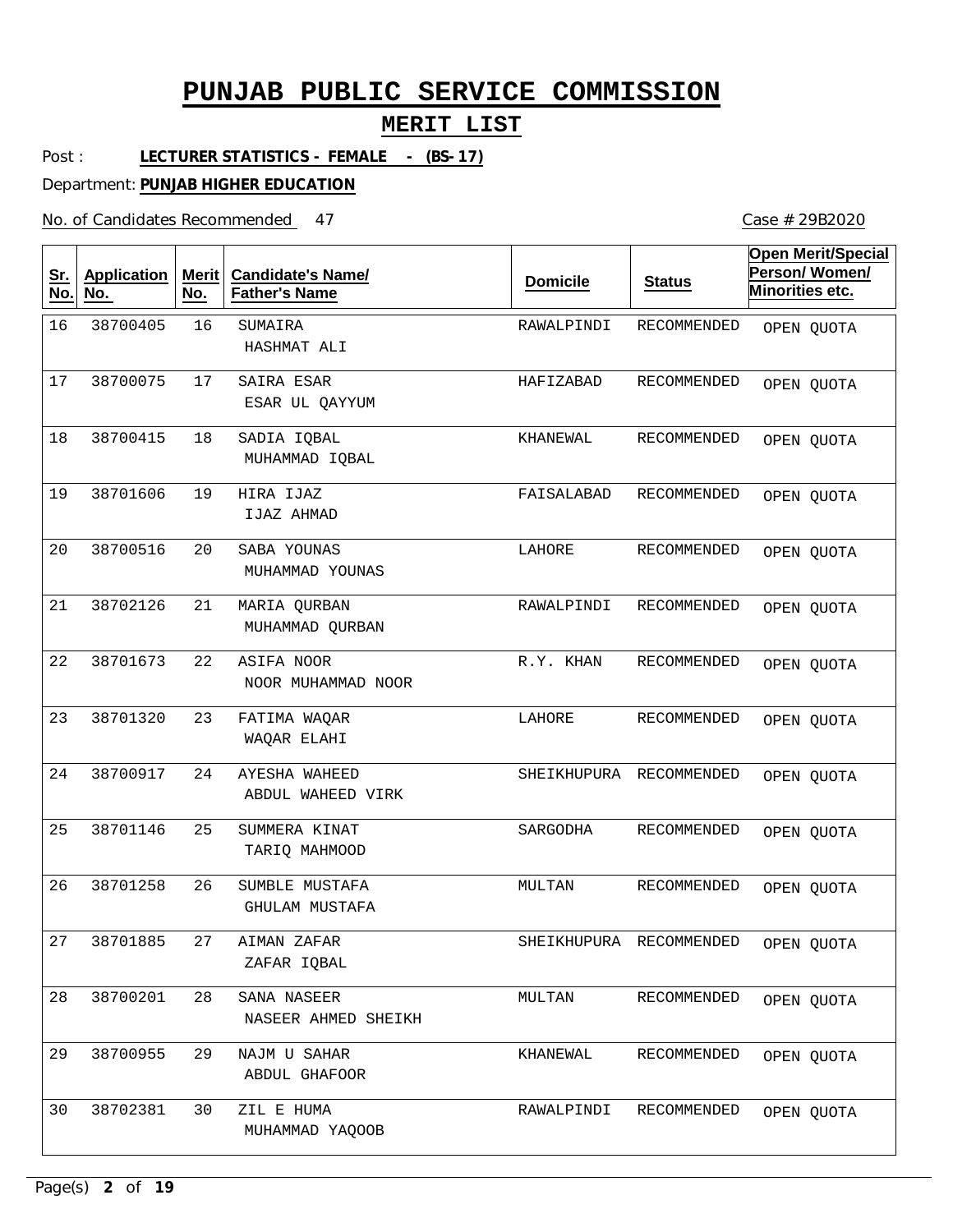#### **MERIT LIST**

Post : **LECTURER STATISTICS - FEMALE - (BS-17)**

Department: **PUNJAB HIGHER EDUCATION**

No. of Candidates Recommended

| <u>Sr.</u><br>No. | <b>Application</b><br>No. | <b>Merit</b><br>No. | <b>Candidate's Name/</b><br><b>Father's Name</b> | <b>Domicile</b> | <b>Status</b>      | <b>Open Merit/Special</b><br>Person/Women/<br>Minorities etc. |
|-------------------|---------------------------|---------------------|--------------------------------------------------|-----------------|--------------------|---------------------------------------------------------------|
| 31                | 38700531                  | 31                  | SABA SADDIQ<br>MUHAMMAD SADDIQ                   | OKARA           | RECOMMENDED        | OPEN QUOTA                                                    |
| 32                | 38700414                  | 32                  | ASIFA SHAHZADI<br>MUHAMMAD BOOTA                 | LAHORE          | RECOMMENDED        | OPEN QUOTA                                                    |
| 33                | 38701684                  | 33                  | AAMNA BIBI<br>SAGHEER AHMED                      | RAWALPINDI      | RECOMMENDED        | OPEN QUOTA                                                    |
| 34                | 38701432                  | 34                  | AQSA JABEEN<br>NAZAR MUHAMMAD KHAN               | MULTAN          | RECOMMENDED        | OPEN QUOTA                                                    |
| 35                | 38700994                  | 35                  | SAIMA RUBAB<br>NAZAR HUSSAIN                     | MULTAN          | <b>RECOMMENDED</b> | OPEN QUOTA                                                    |
| 36                | 38700067                  | 36                  | HINA FAYYAZ<br>FAYYAZ AHMED                      | LAHORE          | <b>RECOMMENDED</b> | OPEN QUOTA                                                    |
| 37                | 38703175                  | 37                  | SARWAT RASHID<br>ABDUL RASHID                    | LAHORE          | <b>RECOMMENDED</b> | OPEN QUOTA                                                    |
| 38                | 38702017                  | 38                  | SAIMA KANWAL<br>RANA ABDUL KHALIQ                | FAISALABAD      | RECOMMENDED        | OPEN QUOTA                                                    |
| 39                | 38700700                  | 39                  | RABIA HUSSAIN<br>ISRAR HUSSAIN                   | T.T. SINGH      | RECOMMENDED        | OPEN QUOTA                                                    |
| 40                | 38700035                  | 40                  | SAMRA RANI<br>MUHAMMAD ASLAM                     | SARGODHA        | RECOMMENDED        | OPEN QUOTA                                                    |
| 41                | 38702217                  | 41                  | <b>JAWAIRA KHAN</b><br>AKBAR KHAN                | MULTAN          | RECOMMENDED        | OPEN QUOTA                                                    |
| 42                | 38700769                  | 42                  | MEHWISH BIBI<br>MUHAMMAD FARAZ SATTI             | RAWALPINDI      | RECOMMENDED        | OPEN QUOTA                                                    |
| 43                | 38700830                  | 43                  | HUMAIRA NAYAB<br>FAZAL KARIM                     | SARGODHA        | RECOMMENDED        | OPEN QUOTA                                                    |
| 44                | 38701154                  | 44                  | SAFOORA ANJUM<br>MUHAMMAD ZAMAN                  | GUJRAT          | RECOMMENDED        | OPEN QUOTA                                                    |
| 45                | 38700691                  | 45                  | ASNA BUTT<br>MUHAMMAD RIAZ                       | FAISALABAD      | RECOMMENDED        | OPEN QUOTA                                                    |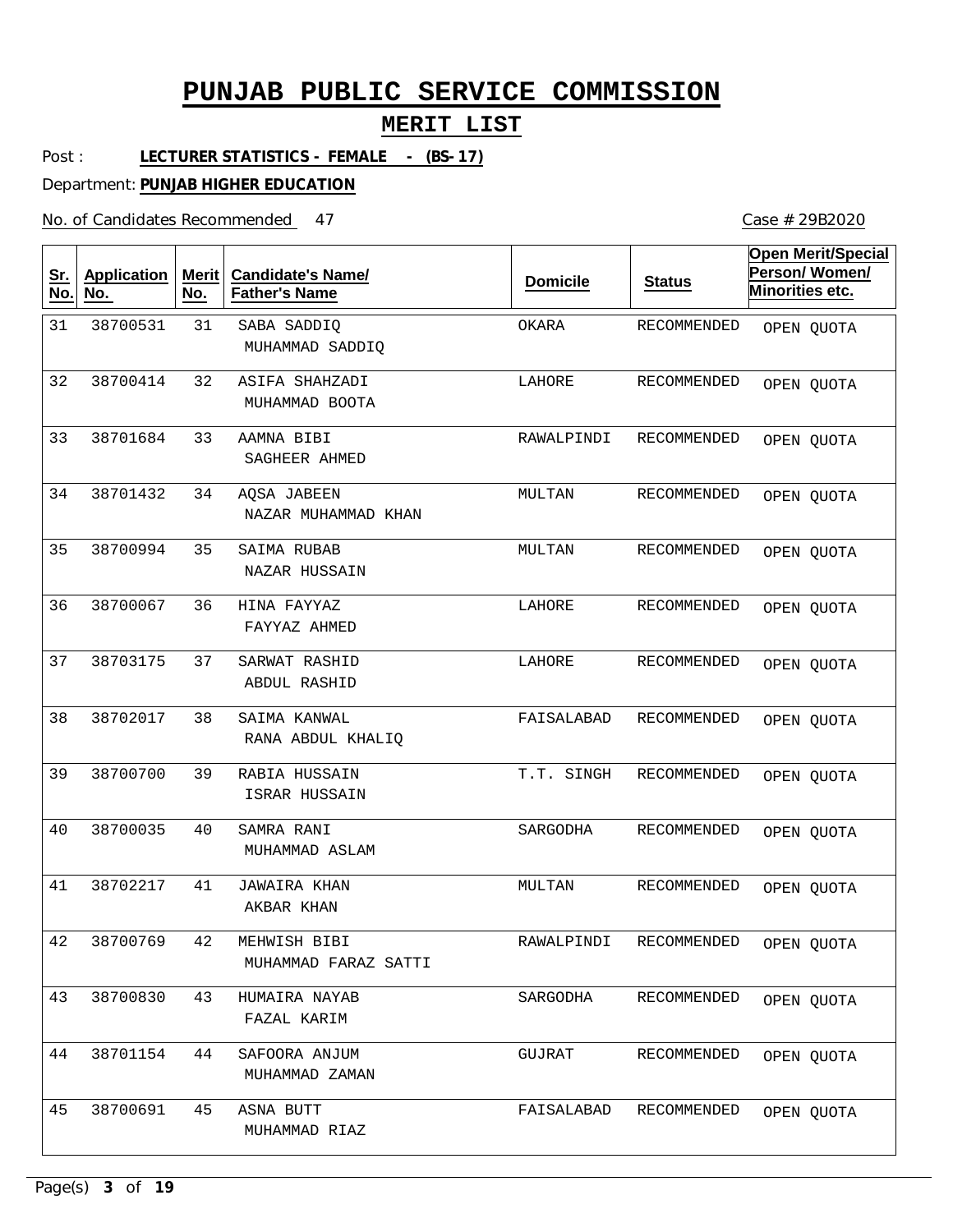### **MERIT LIST**

Post : **LECTURER STATISTICS - FEMALE - (BS-17)**

Department: **PUNJAB HIGHER EDUCATION**

No. of Candidates Recommended

| Sr.<br>No. | Application<br>No. | No. | Merit   Candidate's Name/<br><b>Father's Name</b> | <b>Domicile</b> | <b>Status</b> | <b>Open Merit/Special</b><br>Person/Women/<br>Minorities etc. |
|------------|--------------------|-----|---------------------------------------------------|-----------------|---------------|---------------------------------------------------------------|
| 46         | 38702636           | 46  | SHAMSA KANWAL<br>MUHAMMAD EHSAN UL HAO            | KHANEWAL        | RECOMMENDED   | OPEN OUOTA                                                    |
| 47         | 38701958           | 47  | FAKHRA BATOOL NAQVI<br>SYED AMJAD ABBAS NAOVI     | MIANWALI        | RECOMMENDED   | OPEN OUOTA                                                    |

|  | Following Candidate(s) Could Not Come In the Orbit of Selection |  |  |
|--|-----------------------------------------------------------------|--|--|
|--|-----------------------------------------------------------------|--|--|

| $\mathbf{1}$   | 38702350 | 48 | KHADIJA AFTAB<br>AFTAB HUSSAIN         | JHANG                      | NOT RECOMMENDED |
|----------------|----------|----|----------------------------------------|----------------------------|-----------------|
| $\overline{2}$ | 38703154 | 49 | FATIMA NASIR<br>MUHAMMAD NASIR         | LAHORE                     | NOT RECOMMENDED |
| 3              | 38702662 | 50 | RABIA GULZAR<br><b>GULZAR MALIK</b>    | RAWALPINDI                 | NOT RECOMMENDED |
| $\overline{4}$ | 38700606 | 51 | SHAMA KHALIQ<br>ABDUL KHALIQ           | SIALKOT                    | NOT RECOMMENDED |
| 5              | 38700465 | 52 | RAMEEN IQBAL<br>MUHAMMAD IQBAL TAHIR   | SAHIWAL                    | NOT RECOMMENDED |
| 6              | 38702188 | 53 | ANILA ANBREEN<br>MUHAMMAD SARWAR AKBER | SIALKOT                    | NOT RECOMMENDED |
| 7              | 38702385 | 54 | ANEEQA ISLAM<br>ABDUL ISLAM            | LAHORE                     | NOT RECOMMENDED |
| 8              | 38701187 | 55 | HAJRA ASHRAF<br>MUHAMMAD ASHRAF        | SARGODHA                   | NOT RECOMMENDED |
| 9              | 38700069 | 56 | SAIMA ASHRAF<br>MUHAMMAD ASHRAF        | LAHORE                     | NOT RECOMMENDED |
| 10             | 38700794 | 57 | AISHA KHALID<br>KHALID AZIZ            | RAWALPINDI NOT RECOMMENDED |                 |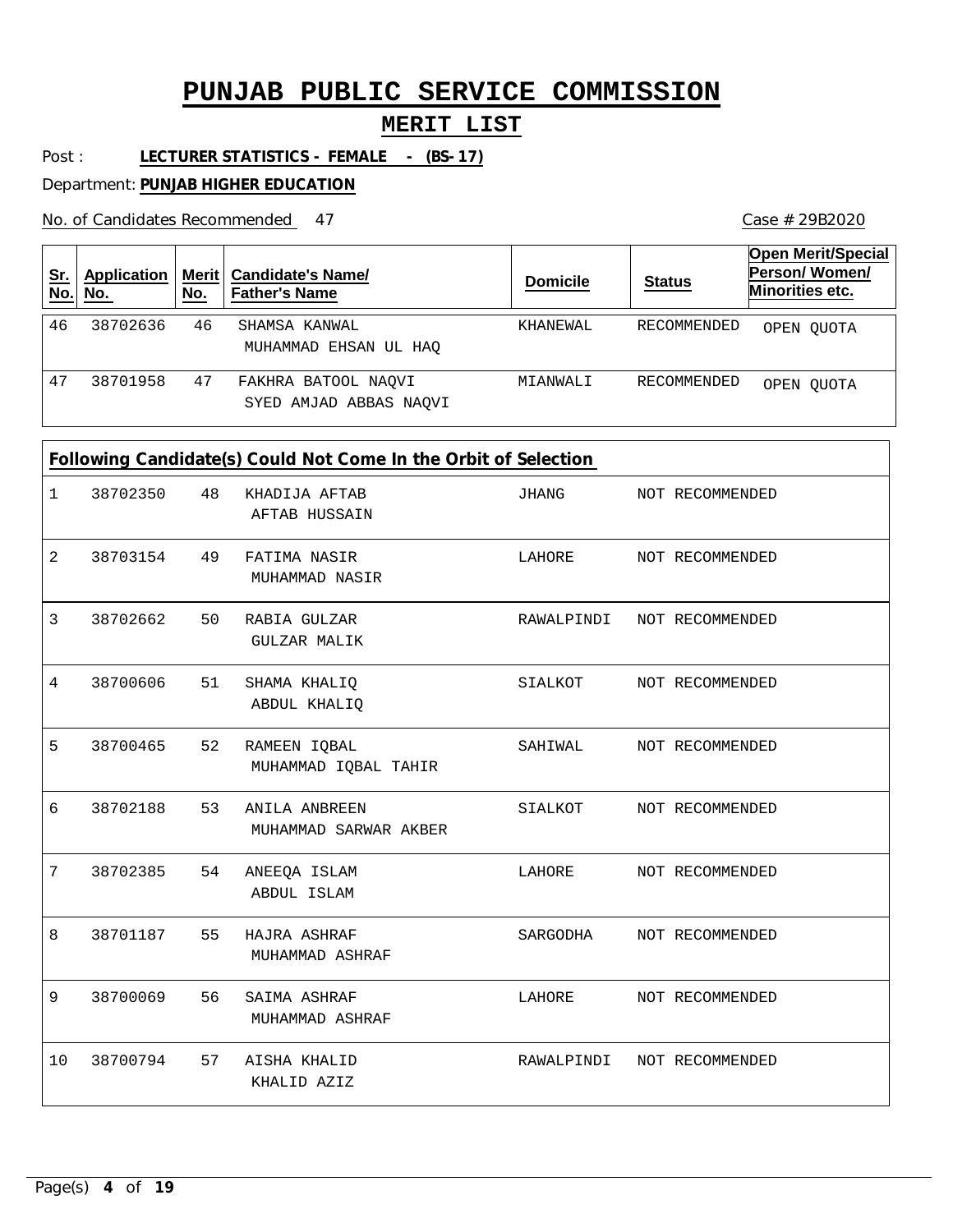#### **MERIT LIST**

Post : **LECTURER STATISTICS - FEMALE - (BS-17)**

Department: **PUNJAB HIGHER EDUCATION**

No. of Candidates Recommended

| <u>Sr.</u><br>No. | <b>Application</b><br>No. | <b>Merit</b><br>No. | <b>Candidate's Name/</b><br><b>Father's Name</b>  | <b>Domicile</b>             | <b>Status</b>   | <b>Open Merit/Special</b><br>Person/Women/<br>Minorities etc. |
|-------------------|---------------------------|---------------------|---------------------------------------------------|-----------------------------|-----------------|---------------------------------------------------------------|
|                   |                           |                     |                                                   |                             |                 |                                                               |
| 11                | 38701212                  | 58                  | KANWAL SALEEM<br>MUHAMMAD SALEEM                  | LAHORE                      | NOT RECOMMENDED |                                                               |
| 12                | 38702804                  | 59                  | AYESHA JAVED<br>JAVED AHMED                       | SHEIKHUPURA NOT RECOMMENDED |                 |                                                               |
| 13                | 38702060                  | 60                  | NEELMA NASEEM<br>NASEEM AKHTAR                    | ATTOCK                      | NOT RECOMMENDED |                                                               |
| 14                | 38702428                  | 61                  | TOOBA NIHAL<br>MUHAMMAD SIDDIQUE BHUTTA           | MULTAN                      | NOT RECOMMENDED |                                                               |
| 15                | 38701333                  | 62                  | SYEDA MARYAM SIDDIQA<br>SYED MUHAMMAD YAQOUB ABID | KHANEWAL                    | NOT RECOMMENDED |                                                               |
| 16                | 38700298                  | 63                  | SADIA AMEER<br>AMEER MUHAMMAD                     | BAHAWALPUR                  | NOT RECOMMENDED |                                                               |
| 17                | 38700900                  | 64                  | AIMAN TAHIR<br>TAHIR IQBAL                        | LAHORE                      | NOT RECOMMENDED |                                                               |
| 18                | 38700018                  | 65                  | AYESHA RIAZ<br>RIAZ AHMAD                         | LAHORE                      | NOT RECOMMENDED |                                                               |
| 19                | 38700663                  | 66                  | SUMAIRA BANO<br>KHALID MAHMOOD KHAN               | MULTAN                      | NOT RECOMMENDED |                                                               |
| 20                | 38701799                  | 67                  | SUMAIRA SARWAR<br>MUHAMMAD SARWAR                 | SHEIKHUPURA NOT RECOMMENDED |                 |                                                               |
| 21                | 38702097                  | 68                  | ANAM NAZ<br>MUHAMMAD YOUSAF                       | GUJRAT                      | NOT RECOMMENDED |                                                               |
| 22                | 38700151                  | 69                  | HINA RASHEED<br>ABDUL RASHEED                     | GUJRANWALA                  | NOT RECOMMENDED |                                                               |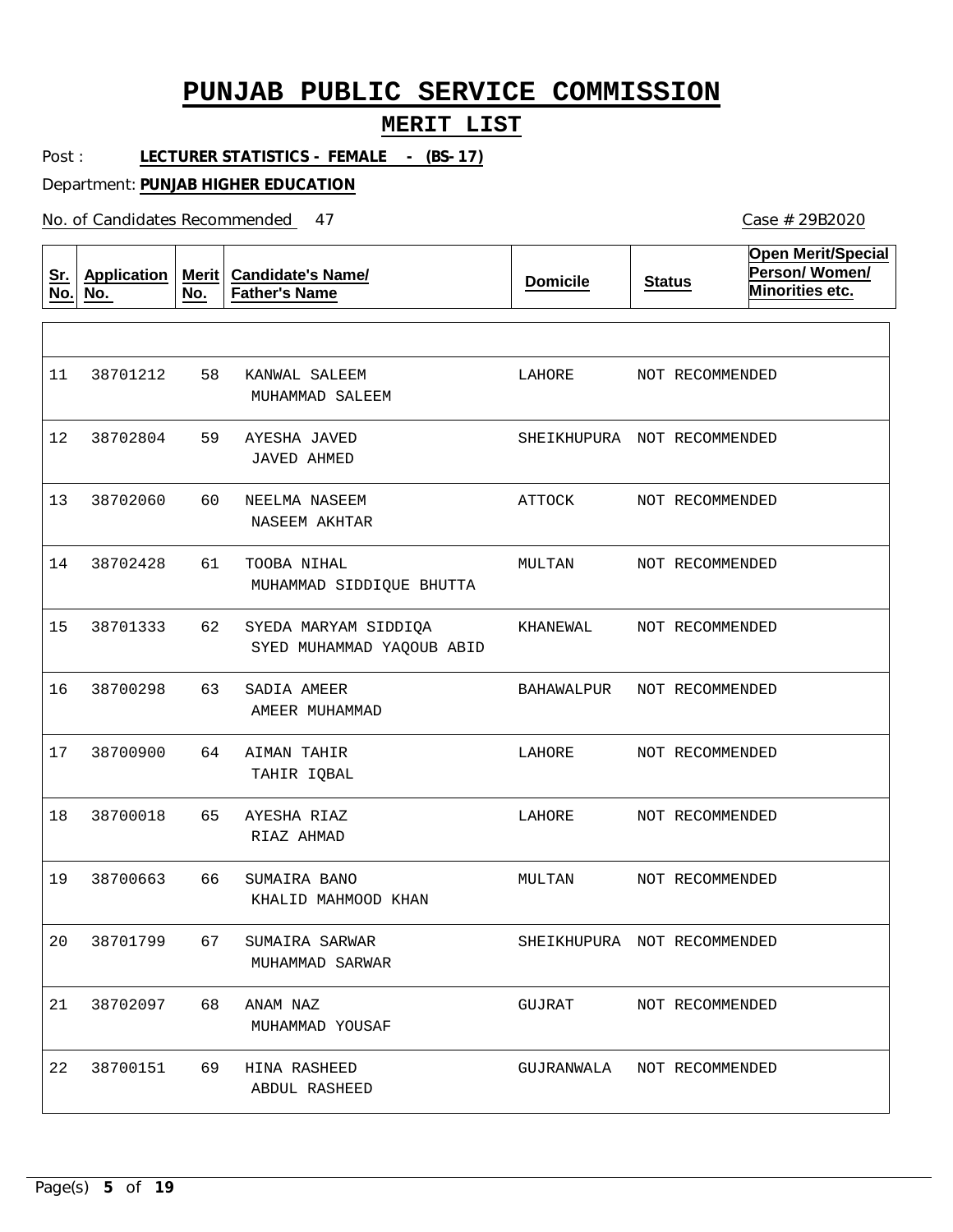#### **MERIT LIST**

Post : LECTURER STATISTICS - FEMALE - (BS-17)

Department: **PUNJAB HIGHER EDUCATION**

No. of Candidates Recommended

**Sr. No. Application No. Merit No. Candidate's Name/ Father's Name Domicile Status Open Merit/Special Person/ Women/ Minorities etc.** 70 71 HASEEBA AZAM 72 73 KIRN GULZAR 74 MAIDA GILLANI 75 76 77 78 79 80 FARAH KHALID 81 SYEDA TAKDEES FATIMA MEHWISH ASGHAR IQRA AMJAD FARAH TARIQ SAMINA MUHAMMAD DIN SHAISTA RAZZAQ TANZILA ZAFAR IRSA AFZAL SYED SIBAT UL HASSAN MUHAMMAD AZAM MUHAMMAD ASGHAR GULZAR AHMED MUHAMMAD ILYAS MUHAMMAD AMJAD MUHAMMAD TARIQ JAVED MUHAMMAD DIN ABDUL RAZZAQ ZAFAR IQBAL KHALID IRSHAD QURASHI MUHAMMAD AFZAL 23 24 38701622 25 26 27 28 29 30 31 32 38701359 33 38701967 34 38701308 38701055 38700489 38702031 38700331 38701545 38701389 38701552 38700125 GUJRAT SHEIKHUPURA NOT RECOMMENDED GUJRANWALA SARGODHA SIALKOT MULTAN FAISALABAD NOT RECOMMENDED SARGODHA MULTAN RAWALPINDI R.Y. KHAN LAHORE NOT RECOMMENDED NOT RECOMMENDED NOT RECOMMENDED NOT RECOMMENDED NOT RECOMMENDED NOT RECOMMENDED NOT RECOMMENDED NOT RECOMMENDED NOT RECOMMENDED NOT RECOMMENDED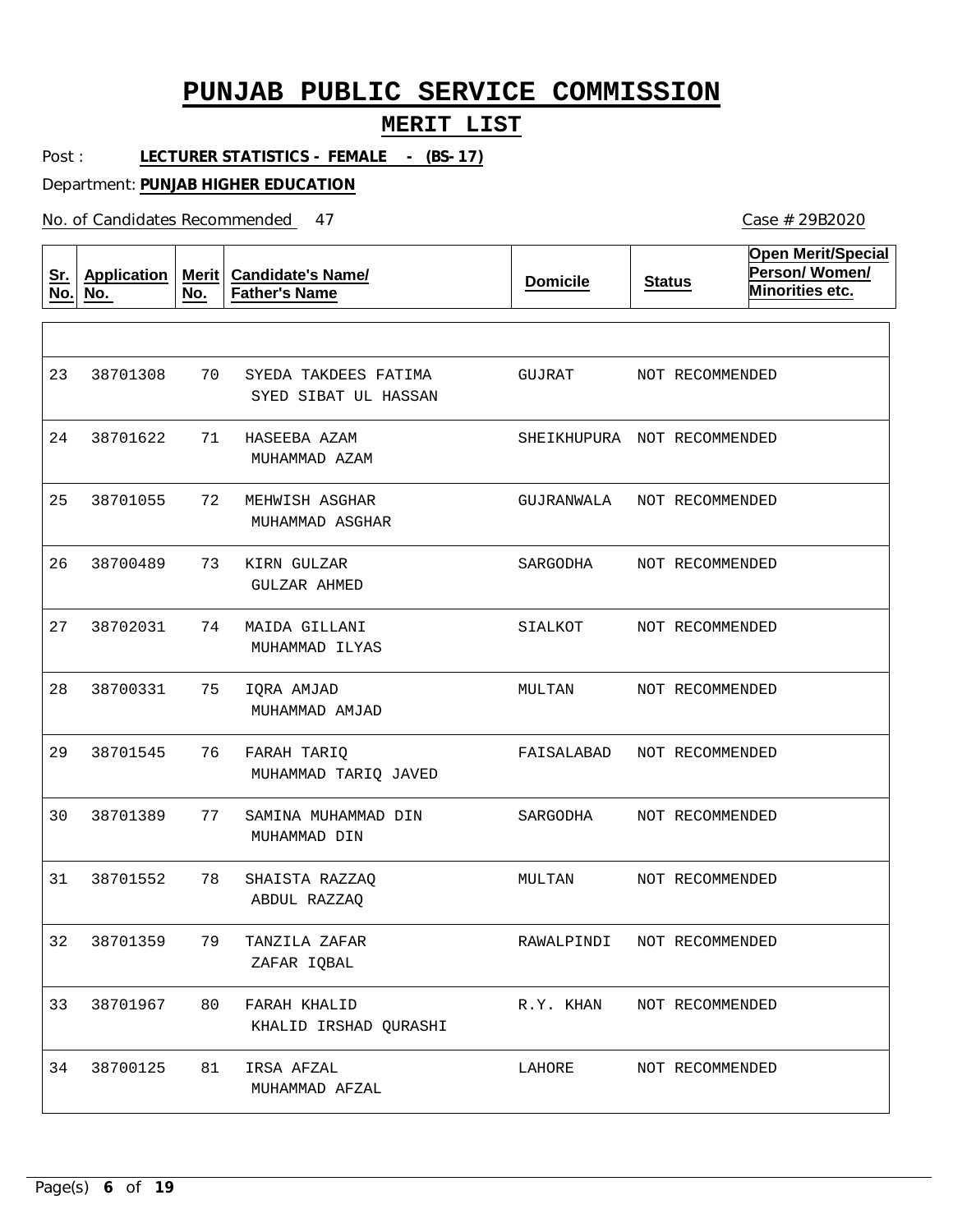#### **MERIT LIST**

Post : **LECTURER STATISTICS - FEMALE - (BS-17)**

Department: **PUNJAB HIGHER EDUCATION**

| <u>Sr.</u><br>No. | <b>Application</b><br>No. | Merit<br>No. | <b>Candidate's Name/</b><br><b>Father's Name</b>   | <b>Domicile</b> | <b>Status</b>               | <b>Open Merit/Special</b><br>Person/Women/<br>Minorities etc. |
|-------------------|---------------------------|--------------|----------------------------------------------------|-----------------|-----------------------------|---------------------------------------------------------------|
|                   |                           |              |                                                    |                 |                             |                                                               |
| 35                | 38700544                  | 82           | HUMNA ASGHAR<br>MUHAMMAD ASGHAR BUTT               | LAHORE          | NOT RECOMMENDED             |                                                               |
| 36                | 38700138                  | 83           | SHAISTA SHUMAILA<br>MUHAMMAD AMIR                  | LAHORE          | NOT RECOMMENDED             |                                                               |
| 37                | 38700724                  | 84           | UZMA SHERAZI<br>NAZAR HUSSAIN SHERAZI              | SARGODHA        | NOT RECOMMENDED             |                                                               |
| 38                | 38700329                  | 85           | AMINA MAHMOOD<br>MAHMOOD AHMED                     | LAHORE          | NOT RECOMMENDED             |                                                               |
| 39                | 38700781                  | 86           | AQSA SHOUKAT<br>SHOUKAT ALI                        | LAHORE          | NOT RECOMMENDED             |                                                               |
| 40                | 38700121                  | 87           | FAKHRA ASLAM<br>HAJI MUHAMMAD ASLAM                | CHAKWAL         | NOT RECOMMENDED             |                                                               |
| 41                | 38700922                  | 88           | KINZA MAROOF<br>MUHAMMAD MAROOF KHAN               | FAISALABAD      | NOT RECOMMENDED             |                                                               |
| 42                | 38700328                  | 89           | SUNAINA ISHTIAQ<br>ISHTIAQ AHMAD                   |                 | SHEIKHUPURA NOT RECOMMENDED |                                                               |
| 43                | 38701882                  | 90           | FAYAKA BINT-E-NASIR<br>DR. NASIR MAHMOOD AHMAD KHA | LAHORE          | NOT RECOMMENDED             |                                                               |
| 44                | 38701815                  | 91           | RAMSHA LIAQUAT<br>LIAQUAT ALI                      | LAHORE          | NOT RECOMMENDED             |                                                               |
| 45                | 38701169                  | 92           | RIFFAT NASREEN<br>NAZIR AHMAD                      | FAISALABAD      | NOT RECOMMENDED             |                                                               |
| 46                | 38700178                  | 93           | HIRA ZULFIQAR<br>ZULFIQAR AHMAD KHAN               | RAWALPINDI      | NOT RECOMMENDED             |                                                               |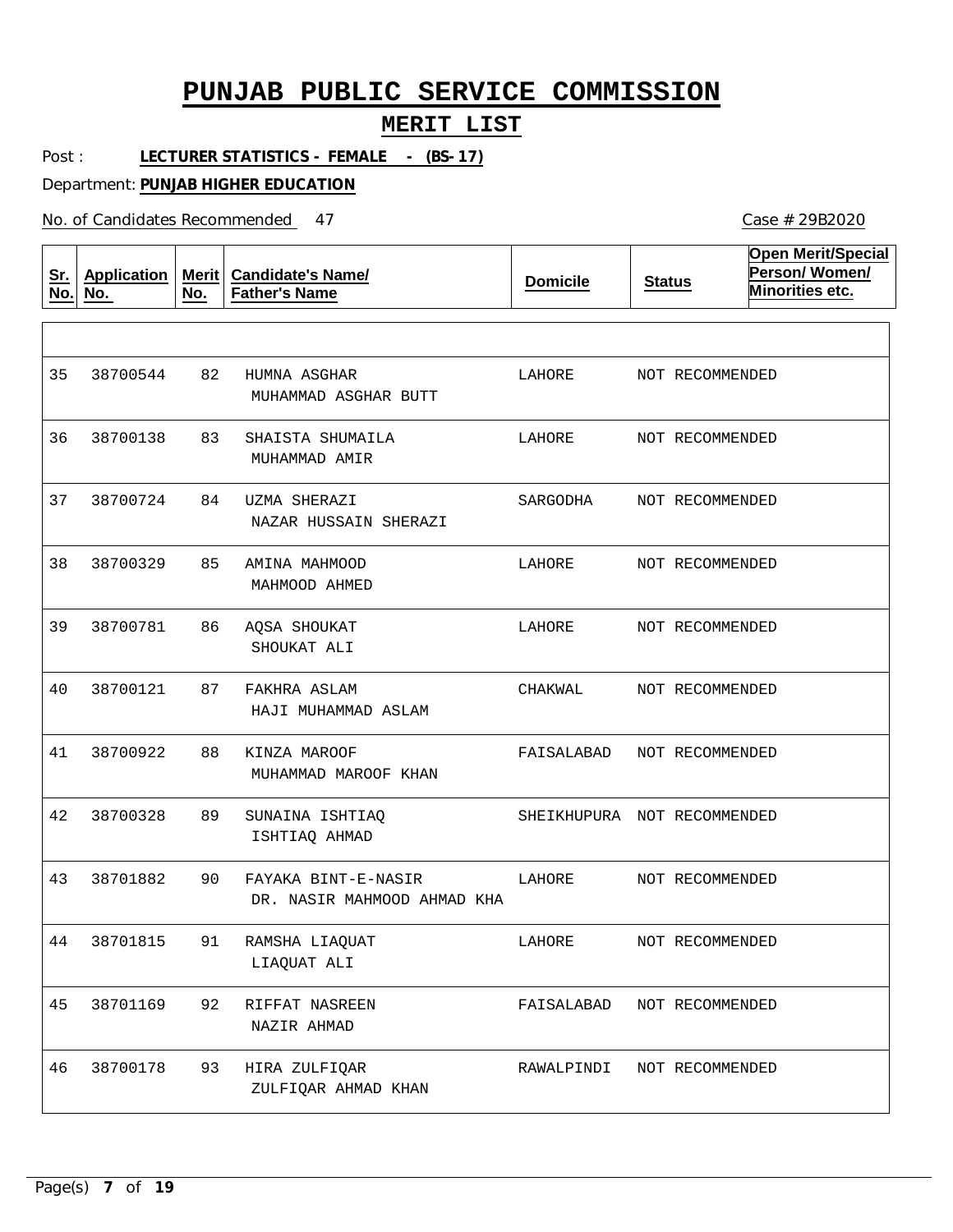#### **MERIT LIST**

Case # 29B2020

Post : **LECTURER STATISTICS - FEMALE - (BS-17)**

Department: **PUNJAB HIGHER EDUCATION**

| <u>Sr.</u><br>No. | <b>Application</b><br>No. | Merit<br>No. | <b>Candidate's Name/</b><br><b>Father's Name</b> | <b>Domicile</b> | <b>Status</b>   | <b>Open Merit/Special</b><br>Person/Women/<br>Minorities etc. |
|-------------------|---------------------------|--------------|--------------------------------------------------|-----------------|-----------------|---------------------------------------------------------------|
|                   |                           |              |                                                  |                 |                 |                                                               |
| 47                | 38700227                  | 94           | SADAF WAHEED<br>ABDUL WAHEED                     | GUJRANWALA      | NOT RECOMMENDED |                                                               |
| 48                | 38700953                  | 95           | ISMA TARIQ<br>TARIQ MASOOD                       | SARGODHA        | NOT RECOMMENDED |                                                               |
| 49                | 38700512                  | 96           | LARAIB RASHID<br>RASHID MAHMOOD                  | GUJRANWALA      | NOT RECOMMENDED |                                                               |
| 50                | 38701888                  | 97           | MEHVISH RIAZ<br>GHULAM DASTGIR RIAZ              | FAISALABAD      | NOT RECOMMENDED |                                                               |
| 51                | 38701237                  | 98           | MARIA ASGHAR<br>MUHAMMAD ASGHAR                  | RAWALPINDI      | NOT RECOMMENDED |                                                               |
| 52                | 38703069                  | 99           | IQRA EHSAN<br>EHSAN ULLAH                        | LAHORE          | NOT RECOMMENDED |                                                               |
| 53                | 38700078                  | 100          | HUMA ZAHEER<br>ZAHEER AHMED                      | BAHAWALPUR      | NOT RECOMMENDED |                                                               |
| 54                | 38700640                  | 101          | SABA MUNIR<br>MUHAMMAD MUNIR                     | LAHORE          | NOT RECOMMENDED |                                                               |
| 55                | 38700894                  | 102          | MARYUM SHAHZADI<br>ZAHID JAVED                   | LAHORE          | NOT RECOMMENDED |                                                               |
| 56                | 38702242                  | 103          | RUKHSANA SAGHEER<br>SAGHEER AHMED                | JEHLUM          | NOT RECOMMENDED |                                                               |
| 57                | 38700261                  | 104          | HUMERA QASIM<br>MUHAMMAD QASIM                   | LAHORE          | NOT RECOMMENDED |                                                               |
| 58                | 38701889                  | 105          | NAZISH MASOOD<br>MASOOD-UL-WAHID                 | RAWALPINDI      | NOT RECOMMENDED |                                                               |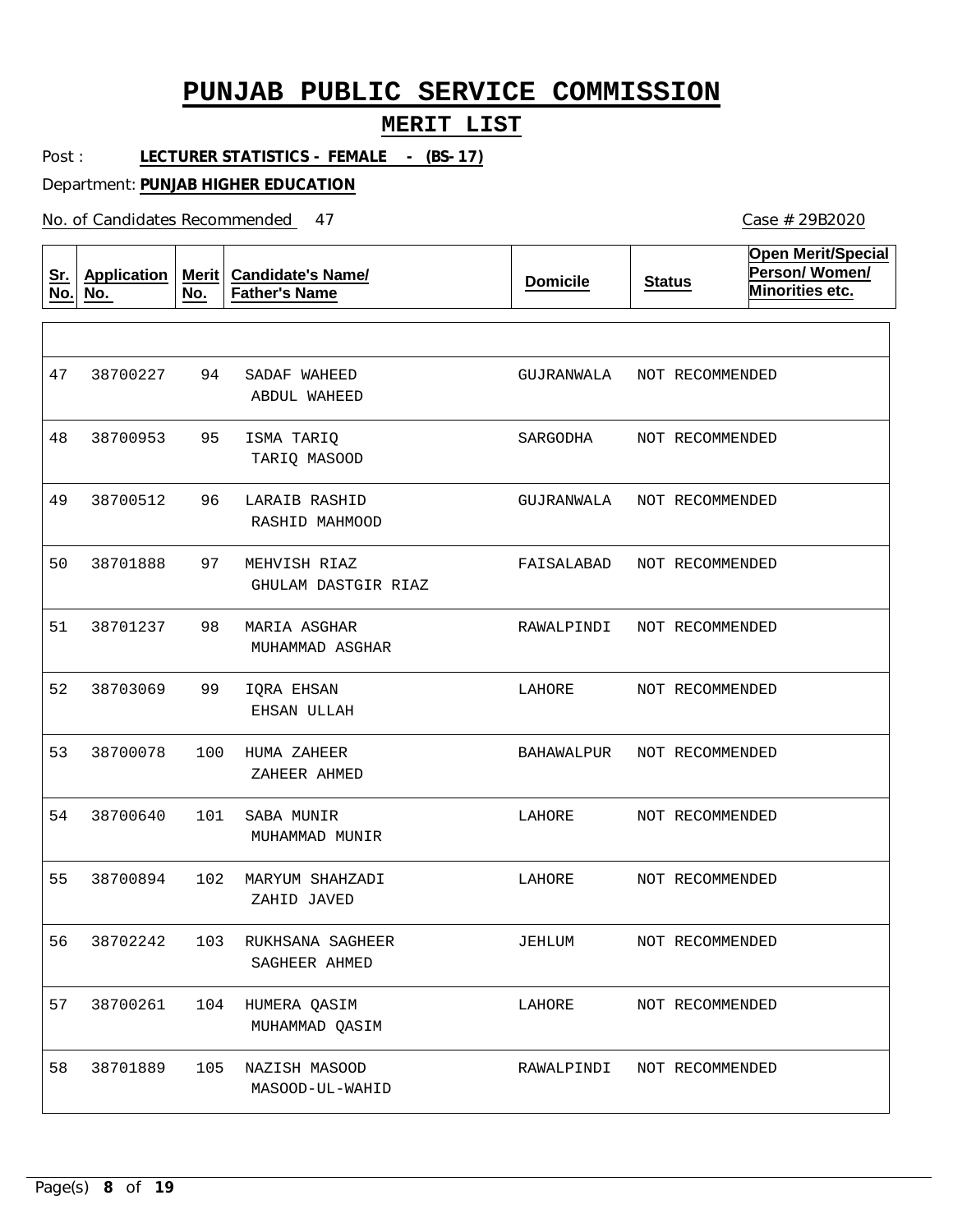#### **MERIT LIST**

Post : **LECTURER STATISTICS - FEMALE - (BS-17)**

Department: **PUNJAB HIGHER EDUCATION**

| <u>Sr.</u><br>No. | <b>Application</b><br>No. | <b>Merit</b><br>No. | <b>Candidate's Name/</b><br><b>Father's Name</b> | <b>Domicile</b> | <b>Status</b>   | <b>Open Merit/Special</b><br>Person/Women/<br>Minorities etc. |
|-------------------|---------------------------|---------------------|--------------------------------------------------|-----------------|-----------------|---------------------------------------------------------------|
|                   |                           |                     |                                                  |                 |                 |                                                               |
| 59                | 38701438                  | 106                 | AFIFA ARMISH<br>MUHAMMAD BAKHSH ANJUM            | RAJANPUR        | NOT RECOMMENDED |                                                               |
| 60                | 38700315                  | 107                 | HIRA AQEEL<br>MUHAMMAD AQEEL KHAN                | MULTAN          | NOT RECOMMENDED |                                                               |
| 61                | 38700387                  | 108                 | NAILA ZAFAR<br>SYED ZAFAR MEHMOOD                | LAHORE          | NOT RECOMMENDED |                                                               |
| 62                | 38701666                  | 109                 | HAFSA INAYAT<br>INAYAT KHAN                      | GUJRAT          | NOT RECOMMENDED |                                                               |
| 63                | 38701658                  | 110                 | NAIMA SHAHID<br>SHAHID AHMED                     | SIALKOT         | NOT RECOMMENDED |                                                               |
| 64                | 38700158                  | 111                 | AMMARAH AHMED<br>MUKHTAR AHMED                   | LAHORE          | NOT RECOMMENDED |                                                               |
| 65                | 38701427                  | 112                 | FAIZA AFZAAL<br>AFZAAL BAIG                      | LAHORE          | NOT RECOMMENDED |                                                               |
| 66                | 38700708                  | 113                 | SHOMILA HAMEED<br>ABDUL HAMEED                   | LAHORE          | NOT RECOMMENDED |                                                               |
| 67                | 38702558                  | 114                 | HINA NASEER<br>NASEER AHMAD                      | LAHORE          | NOT RECOMMENDED |                                                               |
| 68                | 38700100                  | 115                 | AMBREEN MIAN<br>MIAN TARIO MEHMOOD               | LAHORE          | NOT RECOMMENDED |                                                               |
| 69                | 38701161                  | 116                 | FATIMA IMTIAZ<br>SHEIKH IMTIAZ UL HUO            | RAWALPINDI      | NOT RECOMMENDED |                                                               |
| 70                | 38700176                  | 117                 | SONIA AHMAD<br>MUHAMMAD AHMAD                    | MULTAN          | NOT RECOMMENDED |                                                               |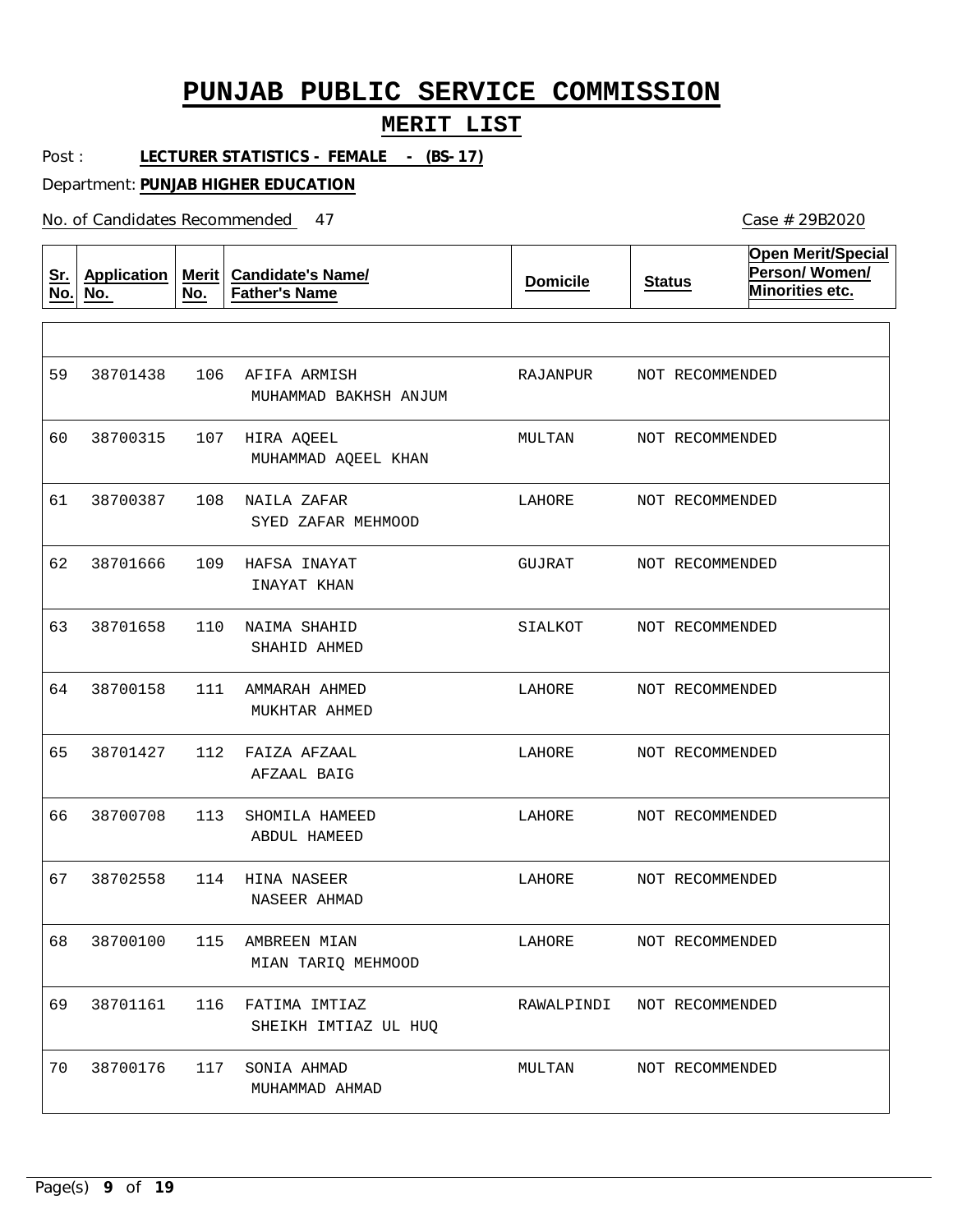#### **MERIT LIST**

Post : **LECTURER STATISTICS - FEMALE - (BS-17)**

Department: **PUNJAB HIGHER EDUCATION**

| <u>Sr.</u><br>No. | <b>Application</b><br>No. | <b>Merit</b><br>No. | <b>Candidate's Name/</b><br><b>Father's Name</b> | <b>Domicile</b>             | <b>Status</b>   | <b>Open Merit/Special</b><br>Person/Women/<br>Minorities etc. |
|-------------------|---------------------------|---------------------|--------------------------------------------------|-----------------------------|-----------------|---------------------------------------------------------------|
|                   |                           |                     |                                                  |                             |                 |                                                               |
| 71                | 38700524                  | 118                 | TATHEER RAJA<br>ARSHAD MAHMOOD KIANI             | JEHLUM                      | NOT RECOMMENDED |                                                               |
| 72                | 38701100                  | 119                 | RABIA ASHRAF<br>MUHAMMAD ASHRAF AMAR             | NANKANA<br>SAHIB            | NOT RECOMMENDED |                                                               |
| 73                | 38701342                  | 120                 | SHAFAQ NAEEM<br>MUHAMMAD NAEEM                   | SARGODHA                    | NOT RECOMMENDED |                                                               |
| 74                | 38701056                  | 121                 | AYESHA TUFAIL<br>MUHAMMAD TUFAIL                 | SHEIKHUPURA NOT RECOMMENDED |                 |                                                               |
| 75                | 38701230                  | 122                 | ZOHRA HAMEED<br>ABDUL HAMEED                     | NAROWAL                     | NOT RECOMMENDED |                                                               |
| 76                | 38701976                  | 123                 | AMMARA AKRAM<br>MUHAMMAD AKRAM BHATTI            | SAHIWAL                     | NOT RECOMMENDED |                                                               |
| 77                | 38702977                  | 124                 | FOUZIA BIBI<br>ALLAH DITTA                       | KHANEWAL                    | NOT RECOMMENDED |                                                               |
| 78                | 38701867                  | 125                 | MARIAM ANWER<br>MUHAMMAD ANWER                   | LAHORE                      | NOT RECOMMENDED |                                                               |
| 79                | 38701381                  | 126                 | MARIA MEHBOOB<br>MEHBOOB ALI                     | SARGODHA                    | NOT RECOMMENDED |                                                               |
| 80                | 38701413                  | 127                 | RABIA NAZEER<br>MUHAMMAD NAZEER                  | MULTAN                      | NOT RECOMMENDED |                                                               |
| 81                | 38702520                  | 128                 | SAMAN TAHIR<br>TAHIR MEHMOOD                     | FAISALABAD                  | NOT RECOMMENDED |                                                               |
| 82                | 38701538                  | 129                 | NIDA RAMZAN<br>MUHAMMAD RAMZAN                   | LAHORE                      | NOT RECOMMENDED |                                                               |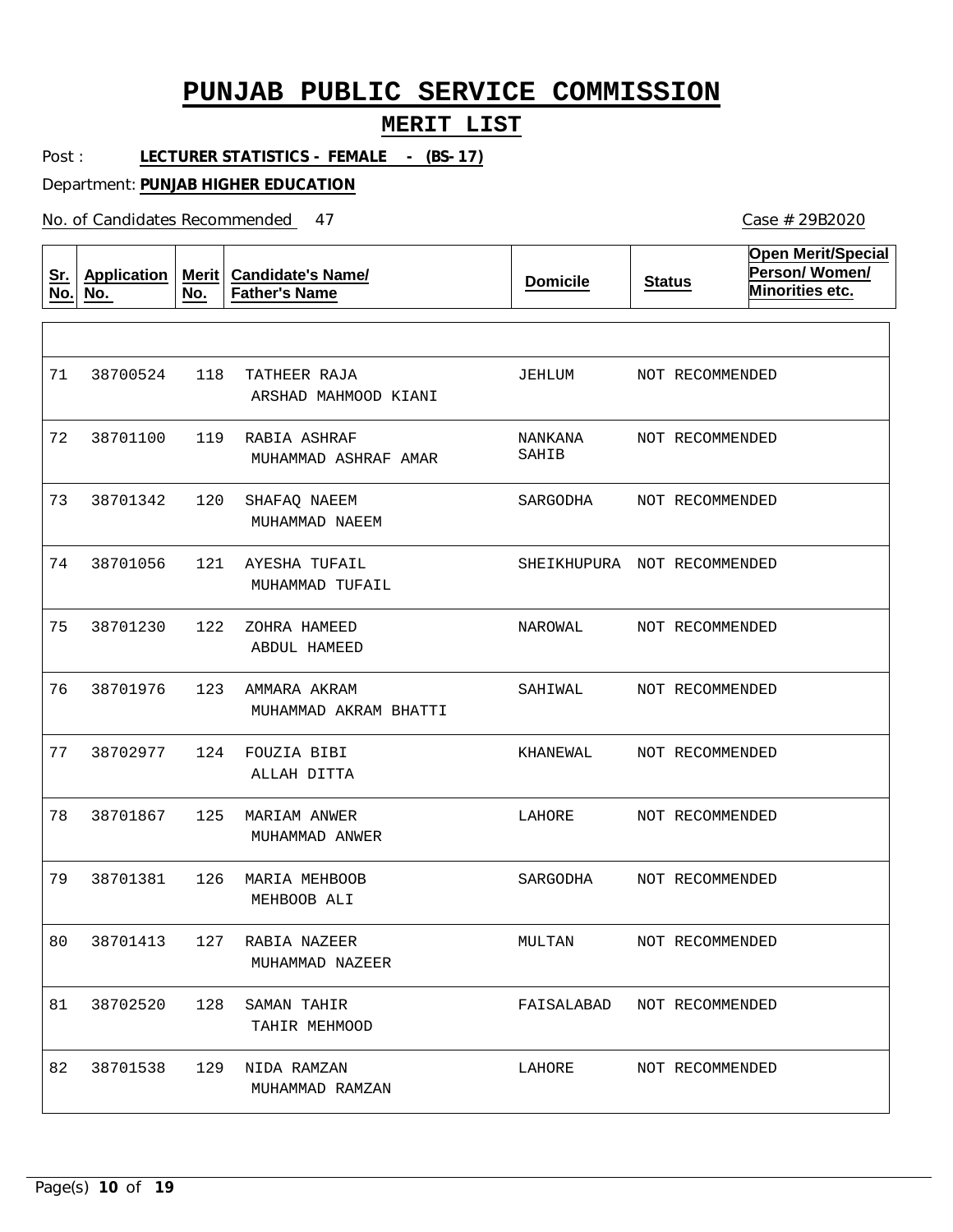#### **MERIT LIST**

Post : **LECTURER STATISTICS - FEMALE - (BS-17)**

Department: **PUNJAB HIGHER EDUCATION**

No. of Candidates Recommended

| <u>Sr.</u><br>No. | <b>Application</b><br>No. | <b>Merit</b><br>No. | <b>Candidate's Name/</b><br><b>Father's Name</b>               | <b>Domicile</b> | <b>Status</b>   | <b>Open Merit/Special</b><br>Person/Women/<br>Minorities etc. |
|-------------------|---------------------------|---------------------|----------------------------------------------------------------|-----------------|-----------------|---------------------------------------------------------------|
|                   |                           |                     |                                                                |                 |                 |                                                               |
| 83                | 38701224                  | 130                 | AMNA HAFEEZ<br>HAFEEZ AHMED                                    | SARGODHA        | NOT RECOMMENDED |                                                               |
| 84                | 38702641                  | 131                 | JAVERIA KHOKHAR<br>NUSRAT IQBAL KHOKHAR                        | SARGODHA        | NOT RECOMMENDED |                                                               |
| 85                | 38700383                  | 132                 | ALIA AFZAL<br>MUHAMMAD AFZAL                                   | FAISALABAD      | NOT RECOMMENDED |                                                               |
| 86                | 38701788                  | 133                 | FAIZA SAMI<br>SAMI-UL-LAH KHAN                                 | SARGODHA        | NOT RECOMMENDED |                                                               |
| 87                | 38701083                  | 134                 | SAHAR ASGHAR<br>ASGHAR ALI MALIK                               | LAHORE          | NOT RECOMMENDED |                                                               |
| 88                | 38700412                  | 135                 | NAGINA ZULFIQAR<br>ZULFIQAR ALI                                | RAWALPINDI      | NOT RECOMMENDED |                                                               |
| 89                | 38700672                  | 136                 | NAZIA BIBI<br>BAGH ALI                                         | OKARA           | NOT RECOMMENDED |                                                               |
| 90                | 38702993                  | 137                 | HINA ZAREEN<br>GHULAM RASOOL                                   | BHAKKAR         | NOT RECOMMENDED |                                                               |
| 91                | 38701410                  | 138                 | FAIZA BATOOL<br>SAIF UR REHMAN                                 | MULTAN          | NOT RECOMMENDED |                                                               |
| 92                | 38700840                  | 139                 | RUKHSANA RASOOL<br>GHULAM RASOOL                               | <b>BHAKKAR</b>  | NOT RECOMMENDED |                                                               |
| 93                | 38700664                  | 140                 | SAMAR-UN-NISA CHAUDHARY<br>MAAN<br>CHAUDHARY MUHAMMAD ASLAM MA | T.T. SINGH      | NOT RECOMMENDED |                                                               |
| 94                | 38702599                  | 141                 | NAZIA SHAHNAZ<br>MALIK MUHAMMAD MUKHTAR                        | RAWALPINDI      | NOT RECOMMENDED |                                                               |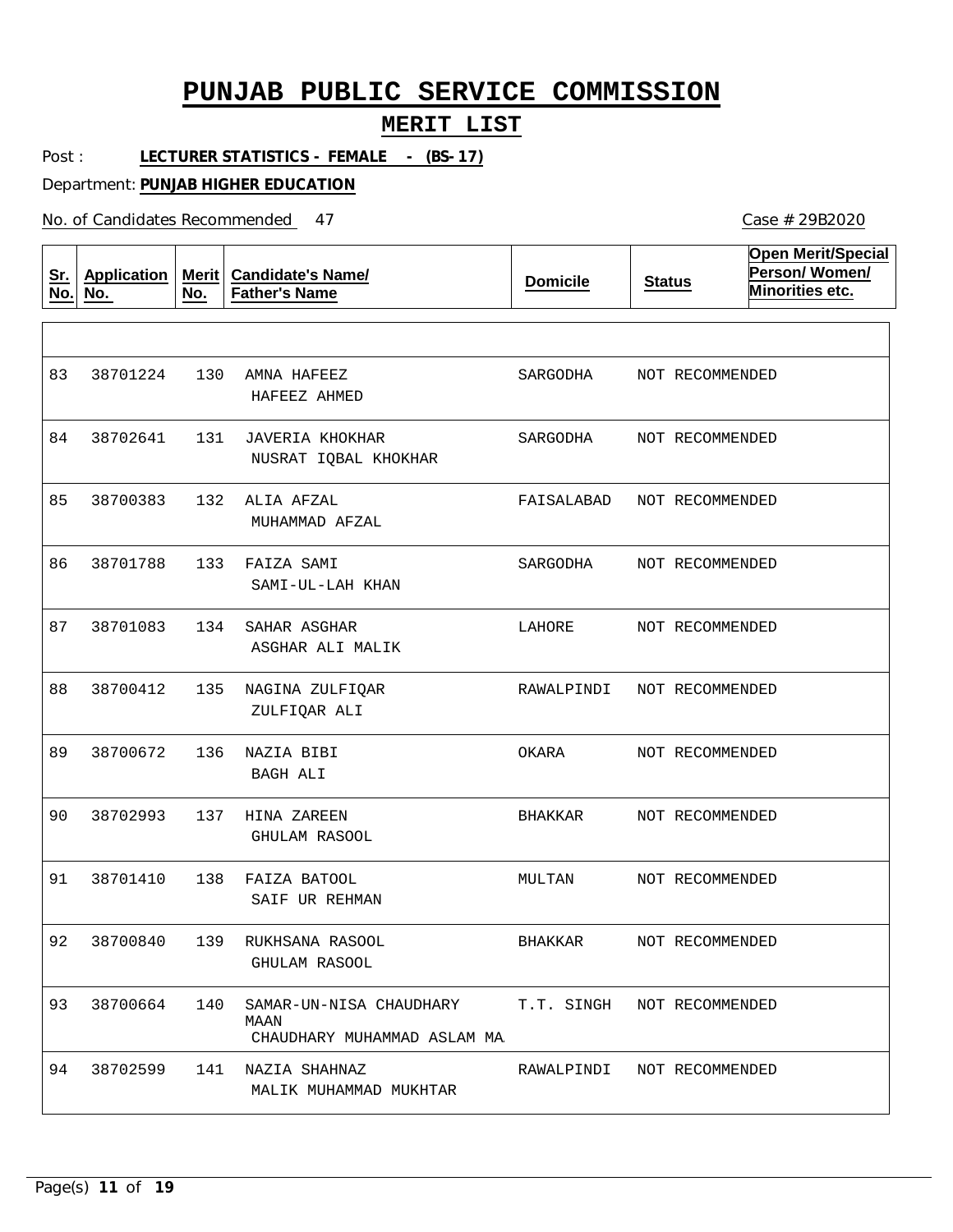#### **MERIT LIST**

Case # 29B2020

Post : **LECTURER STATISTICS - FEMALE - (BS-17)**

Department: **PUNJAB HIGHER EDUCATION**

| <u>Sr.</u><br>No. | <b>Application</b><br>No. | <b>Merit</b><br>No. | <b>Candidate's Name/</b><br><b>Father's Name</b> | <b>Domicile</b> | <b>Status</b>   | <b>Open Merit/Special</b><br>Person/Women/<br>Minorities etc. |
|-------------------|---------------------------|---------------------|--------------------------------------------------|-----------------|-----------------|---------------------------------------------------------------|
|                   |                           |                     |                                                  |                 |                 |                                                               |
| 95                | 38702402                  | 142                 | IQRA ASLAM<br>MUHAMMAD ASLAM                     | GUJRANWALA      | NOT RECOMMENDED |                                                               |
| 96                | 38700996                  | 143                 | SABA SATTAR<br>ABDUL SATTAR                      | RAWALPINDI      | NOT RECOMMENDED |                                                               |
| 97                | 38700774                  | 144                 | AYESHA MUNIR<br>HAJI MUNIR AHMAD                 | GUJRANWALA      | NOT RECOMMENDED |                                                               |
| 98                | 38701793                  | 145                 | SHAGUFTA MALIK<br>MANZOOR HUSSAIN                | MULTAN          | NOT RECOMMENDED |                                                               |
| 99                | 38700294                  | 146                 | TAYYABA MEHVISH<br>SYED SHAUKAT HUSSAIN SHAH     | RAWALPINDI      | NOT RECOMMENDED |                                                               |
| 100               | 38700751                  | 147                 | AMBER YOUSAF DAR<br>MUHAMMAD YOUSAF DAR          | LAHORE          | NOT RECOMMENDED |                                                               |
|                   | 101 38702266              | 148                 | SADIA KHALID<br>KHALID MEHMOOD                   | RAWALPINDI      | NOT RECOMMENDED |                                                               |
| 102               | 38700408                  | 149                 | AMNA WAHEED<br>ARSHAD WAHEED                     | GUJRANWALA      | NOT RECOMMENDED |                                                               |
|                   | 103 38701431              | 150                 | SABA JAVED<br><b>JAVED KOUSAR</b>                | BHAKKAR         | NOT RECOMMENDED |                                                               |
| 104               | 38701506                  | 151                 | FARAH HASSAN<br>MUHAMMAD HASSAN AHMAD            | LAHORE          | NOT RECOMMENDED |                                                               |
|                   | 105 38701779              | 152                 | NOOR SHAHID<br>SHAHID MEHMOOD                    | LAHORE          | NOT RECOMMENDED |                                                               |
|                   | 106 38700805              |                     | 153 ANAM SULTAN<br>SULTAN MEHMOOD                | RAWALPINDI      | NOT RECOMMENDED |                                                               |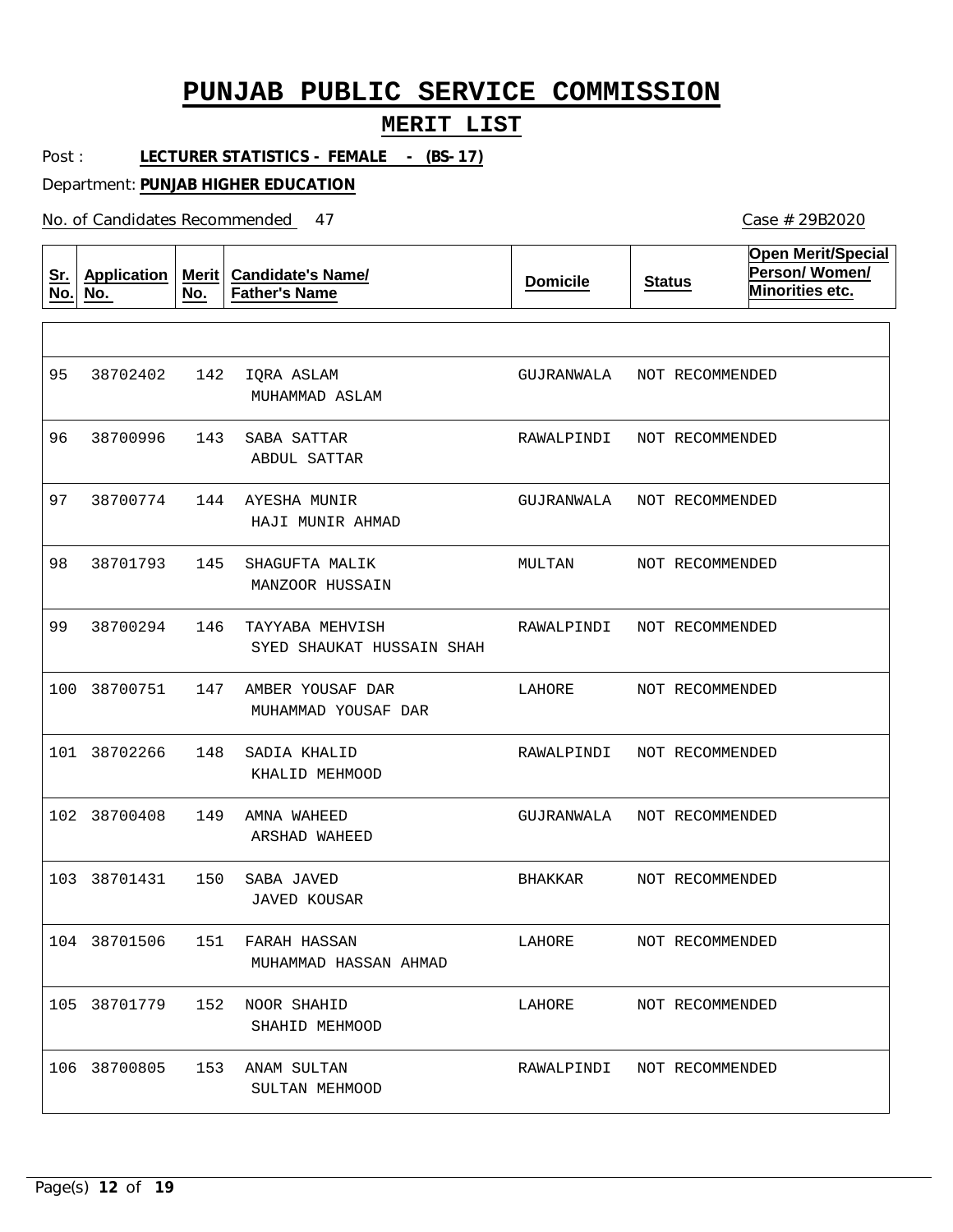#### **MERIT LIST**

Post : **LECTURER STATISTICS - FEMALE - (BS-17)**

Department: **PUNJAB HIGHER EDUCATION**

| <u>Sr.</u><br>No. | Application<br>No. | <b>Merit</b><br>No. | <b>Candidate's Name/</b><br><b>Father's Name</b> | <b>Domicile</b> | <b>Status</b>   | <b>Open Merit/Special</b><br>Person/Women/<br>Minorities etc. |
|-------------------|--------------------|---------------------|--------------------------------------------------|-----------------|-----------------|---------------------------------------------------------------|
|                   |                    |                     |                                                  |                 |                 |                                                               |
|                   | 107 38700257       | 154                 | SANOVIA KASHIF<br>MUHAMMAD RAFI KASHIF           | SAHIWAL         | NOT RECOMMENDED |                                                               |
| 108               | 38702959           | 155                 | SOBIA HAMEED<br>ABDUL HAMEED                     | BAHAWALPUR      | NOT RECOMMENDED |                                                               |
|                   | 109 38700060       | 156                 | AYESHA MANSOOR<br>MANSOOR ALI                    | GUJRAT          | NOT RECOMMENDED |                                                               |
| 110               | 38700948           | 157                 | RAHEELA WAKEEL<br>RAO MUHAMMAD WAKEEL            | MULTAN          | NOT RECOMMENDED |                                                               |
|                   | 111 38701050       | 158                 | KHANSA WAQAR<br>WAQAR AHMAD KHAN                 | RAWALPINDI      | NOT RECOMMENDED |                                                               |
|                   | 112 38700657       | 159                 | NADIA ARSHAD<br>MUHAMMAD ARSHAD                  | GUJRANWALA      | NOT RECOMMENDED |                                                               |
|                   | 113 38702405       | 160                 | MISBAH NAZIR<br>NAZIR AHMAD                      | FAISALABAD      | NOT RECOMMENDED |                                                               |
|                   | 114 38700189       | 161                 | ZARA WASEEM<br>MIAN WASEEM AHMAD                 | LAHORE          | NOT RECOMMENDED |                                                               |
|                   | 115 38702181       | 162                 | ADEEBA ASHRAF<br>MUHAMMAD ASHRAF                 | GUJRANWALA      | NOT RECOMMENDED |                                                               |
|                   | 116 38701637       | 163                 | SHAMAILA IQBAL<br>MUHAMMAD IQBAL JAVED           | FAISALABAD      | NOT RECOMMENDED |                                                               |
|                   | 117 38701273       | 164                 | SANA RIAZ<br>MUHAMMAD RIAZ                       | RAWALPINDI      | NOT RECOMMENDED |                                                               |
|                   | 118 38700890       | 165                 | TOUSEEF ZAHRA<br>MUHAMMAD AZAM                   | JEHLUM          | NOT RECOMMENDED |                                                               |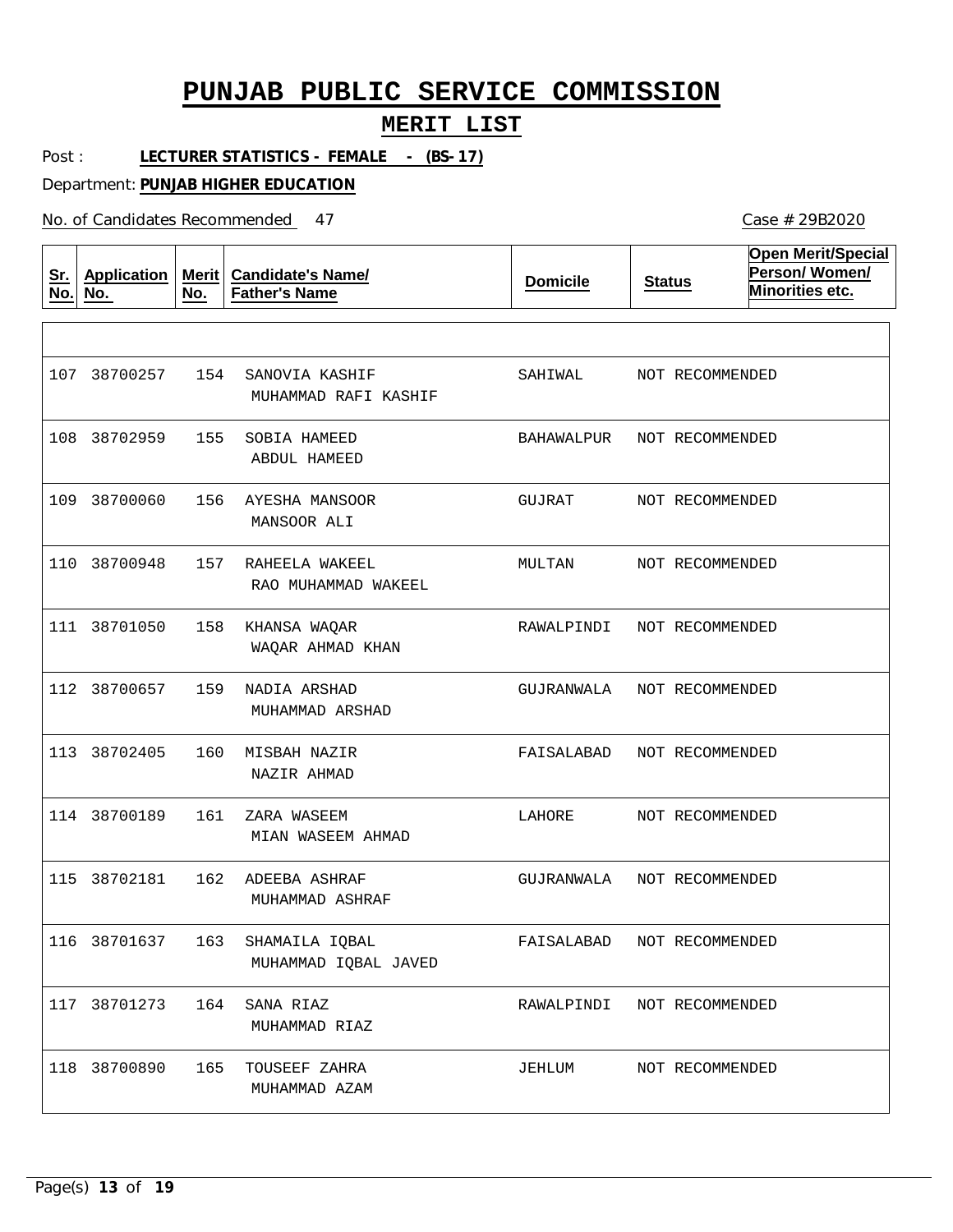#### **MERIT LIST**

Post : **LECTURER STATISTICS - FEMALE - (BS-17)**

Department: **PUNJAB HIGHER EDUCATION**

No. of Candidates Recommended

| <u>Sr.</u><br>No. | <b>Application</b><br>No. | <b>Merit</b><br>No. | <b>Candidate's Name/</b><br><b>Father's Name</b>            | <b>Domicile</b> | <b>Status</b>              | <b>Open Merit/Special</b><br>Person/Women/<br>Minorities etc. |
|-------------------|---------------------------|---------------------|-------------------------------------------------------------|-----------------|----------------------------|---------------------------------------------------------------|
|                   |                           |                     |                                                             |                 |                            |                                                               |
|                   | 119 38701443              | 166                 | NAHEEMA NAZ<br>ASHIQ HUSSAIN                                | RAWALPINDI      | NOT RECOMMENDED            |                                                               |
| 120               | 38701468                  | 167                 | UJALA KHAN<br>TAHIR KHAN                                    | D.G. KHAN       | NOT RECOMMENDED            |                                                               |
|                   | 121 38701257              | 168                 | NAGINA ALMAS<br><b>ABDUL SATTAR</b>                         | VEHARI          | NOT RECOMMENDED            |                                                               |
|                   | 122 38700342              | 169                 | KHADIJA ARSHAD (Additional<br>Marks)<br>ARSHAD ULLAH TARRAR | HAFIZABAD       | NOT RECOMMENDED            |                                                               |
|                   | 123 38702234              | 170                 | ZANEIB MALIK<br>CH. MUHAMMAD MALIK GORAYA                   | GUJRANWALA      | NOT RECOMMENDED            |                                                               |
|                   | 124 38701202              | 171                 | HAFIZA NIDA<br>SHAFIQ ALAM                                  | FAISALABAD      | NOT RECOMMENDED            |                                                               |
| 125               | 38702750                  | 172                 | UZMA TARIQ<br>TARIQ MAHMOOD                                 | LAHORE          | NOT RECOMMENDED            |                                                               |
|                   | 126 38701279              | 173                 | SUMAIA BATOOL<br>HAFIZ FALAK SHER                           | JHANG           | NOT RECOMMENDED            |                                                               |
|                   | 127 38701980              | 174                 | SHAZIA PERVEEN<br>HAFIZ NAZIR AHMAD                         | SAHIWAL         | NOT RECOMMENDED            |                                                               |
|                   |                           |                     | 128 38702921 175 SAIRA YOUNAS<br>MUHAMMAD YOUNAS            |                 | RAWALPINDI NOT RECOMMENDED |                                                               |
|                   | 129 38701543              | 176                 | MUFZALA RAHEEM<br>ABDUL RAHEEM                              | RAWALPINDI      | NOT RECOMMENDED            |                                                               |
|                   | 130 38701998              | 177                 | KHADIJA NADEEM<br>MUHAMMAD NADEEM MUGHAL                    | SIALKOT         | NOT RECOMMENDED            |                                                               |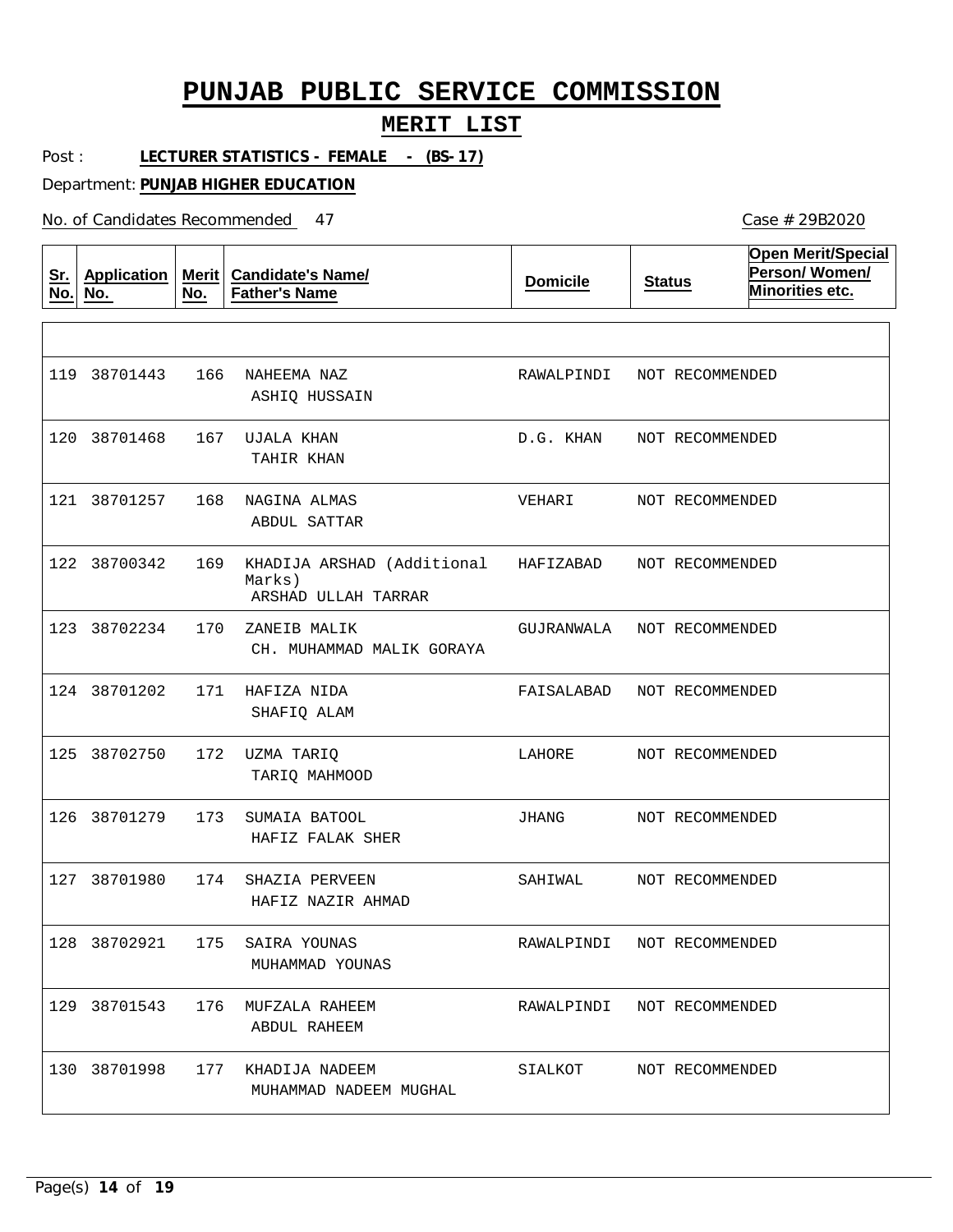#### **MERIT LIST**

Post : **LECTURER STATISTICS - FEMALE - (BS-17)**

Department: **PUNJAB HIGHER EDUCATION**

| <u>Sr.</u><br>No. | <b>Application</b><br>No. | No. | Merit   Candidate's Name/<br><b>Father's Name</b> | <b>Domicile</b> | <b>Status</b>   | <b>Open Merit/Special</b><br>Person/Women/<br>Minorities etc. |
|-------------------|---------------------------|-----|---------------------------------------------------|-----------------|-----------------|---------------------------------------------------------------|
|                   |                           |     |                                                   |                 |                 |                                                               |
|                   | 131 38702032              | 178 | AMNA QADEER<br>SABIR QADEER                       | GUJRANWALA      | NOT RECOMMENDED |                                                               |
|                   | 132 38700719              | 179 | AQSA NAWAZ<br>MUHAMMAD NAWAZ                      | FAISALABAD      | NOT RECOMMENDED |                                                               |
|                   | 133 38700447              | 180 | RABIA MANZOOR<br>MANZOOR HUSSAIN                  | FAISALABAD      | NOT RECOMMENDED |                                                               |
|                   | 134 38702000              | 181 | RUQQIA HAFEEZ<br>HAFEEZ UL HAQ RAJA               | RAWALPINDI      | NOT RECOMMENDED |                                                               |
|                   | 135 38700028              | 182 | SANA AROOJ<br>MUHAMMAD HANIF                      | R.Y. KHAN       | NOT RECOMMENDED |                                                               |
|                   | 136 38700057              | 183 | AFSHAN ASHIQ<br>ASHIQ ALI                         | SAHIWAL         | NOT RECOMMENDED |                                                               |
|                   | 137 38702308              | 184 | SYEDA WAIZA QASIM<br>SYED IZHAR QASIM KAZMI       | GUJRAT          | NOT RECOMMENDED |                                                               |
|                   | 138 38701150              | 185 | AMNA NAEEM<br>MUHAMMAD NAEEM                      | M.B.DIN         | NOT RECOMMENDED |                                                               |
|                   | 139 38701931              | 186 | MISHKAT IMTIAZ<br>IMTIAZ HUSSAIN                  | LAHORE          | NOT RECOMMENDED |                                                               |
|                   | 140 38701938              | 187 | TUBA IRSHAD<br>IRSHAD AHMAD                       | LAHORE          | NOT RECOMMENDED |                                                               |
|                   | 141 38700915              | 188 | ALINA HINA<br>MIAN MANZOOR ELAHI                  | HAFIZABAD       | NOT RECOMMENDED |                                                               |
|                   | 142 38702353 189          |     | SAMRA HABIB<br>MUHAMMAD HABIB                     | FAISALABAD      | NOT RECOMMENDED |                                                               |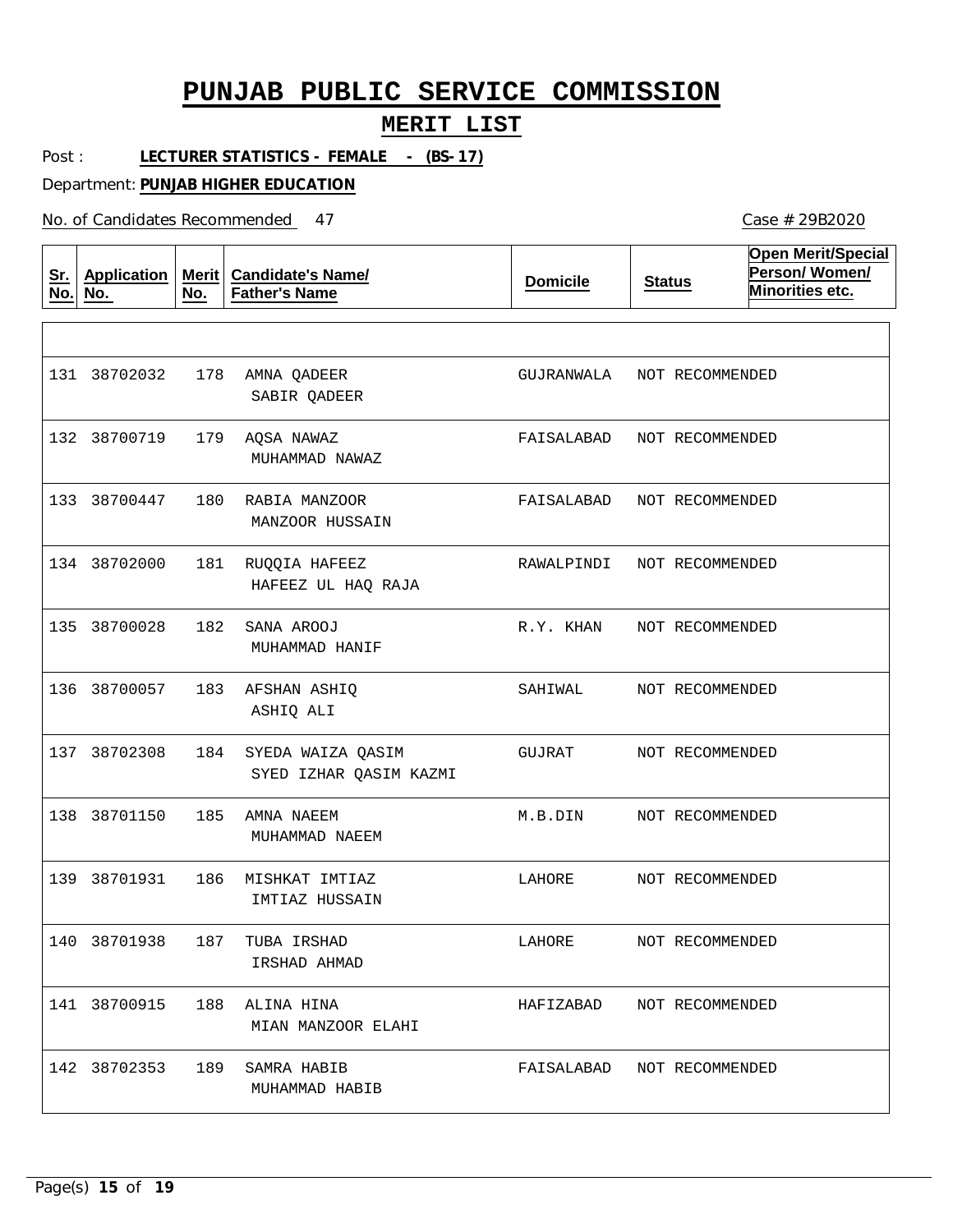#### **MERIT LIST**

Post : **LECTURER STATISTICS - FEMALE - (BS-17)**

Department: **PUNJAB HIGHER EDUCATION**

| <u>Sr.</u><br>No. | <b>Application</b><br>No. | <b>Merit</b><br>No. | <b>Candidate's Name/</b><br><b>Father's Name</b> | <b>Domicile</b>             | <b>Status</b>   | <b>Open Merit/Special</b><br>Person/Women/<br>Minorities etc. |
|-------------------|---------------------------|---------------------|--------------------------------------------------|-----------------------------|-----------------|---------------------------------------------------------------|
|                   |                           |                     |                                                  |                             |                 |                                                               |
|                   | 143 38700780              | 190                 | MEHREEN GULL<br>KHALID JAVED                     | GUJRANWALA                  | NOT RECOMMENDED |                                                               |
|                   | 144 38701527              | 191                 | FAREEHA<br>MUHAMMAD ARSHAD ALI                   | LAHORE                      | NOT RECOMMENDED |                                                               |
| 145               | 38702090                  | 192                 | SIDRAH NOREEN<br>MUHAMMAD IQBAL                  | $\texttt{MULTAN}$           | NOT RECOMMENDED |                                                               |
|                   | 146 38700141              | 193                 | HAJRA SLAM<br>ABDUS SLAM                         | LAHORE                      | NOT RECOMMENDED |                                                               |
|                   | 147 38700497              | 194                 | MAHMOONA IFTIKHAR<br>IFTIKHAR ALI                | SHEIKHUPURA NOT RECOMMENDED |                 |                                                               |
| 148               | 38702268                  | 195                 | MAHVISH KHADIM<br>KHADIM HUSSAIN                 | MULTAN                      | NOT RECOMMENDED |                                                               |
| 149               | 38700293                  | 196                 | RIZWANA SADIA<br>GHULAM HUSSAIN SABIR            | SARGODHA                    | NOT RECOMMENDED |                                                               |
| 150               | 38701722                  | 197                 | AMINA SHOUKAT<br>SHOUKAT ALI                     | SHEIKHUPURA NOT RECOMMENDED |                 |                                                               |
|                   | 151 38700891              | 198                 | SIDRA SHAKEEL<br>MALIK SHAKEEL AHMED             | RAWALPINDI                  | NOT RECOMMENDED |                                                               |
|                   | 152 38702115              |                     | 199 AQSA HUSSAIN<br>FAQIR HUSSAIN                | LAHORE                      | NOT RECOMMENDED |                                                               |
|                   | 153 38703084              | 200                 | HINA SADIA<br>NAZIR AHMAD ANSARI                 | MULTAN                      | NOT RECOMMENDED |                                                               |
|                   | 154 38700020              | 201                 | AYMEN CHOUHDARY<br>MUHAMMAD SARWAR               | BAHAWAL<br>$\rm NAGAR$      | NOT RECOMMENDED |                                                               |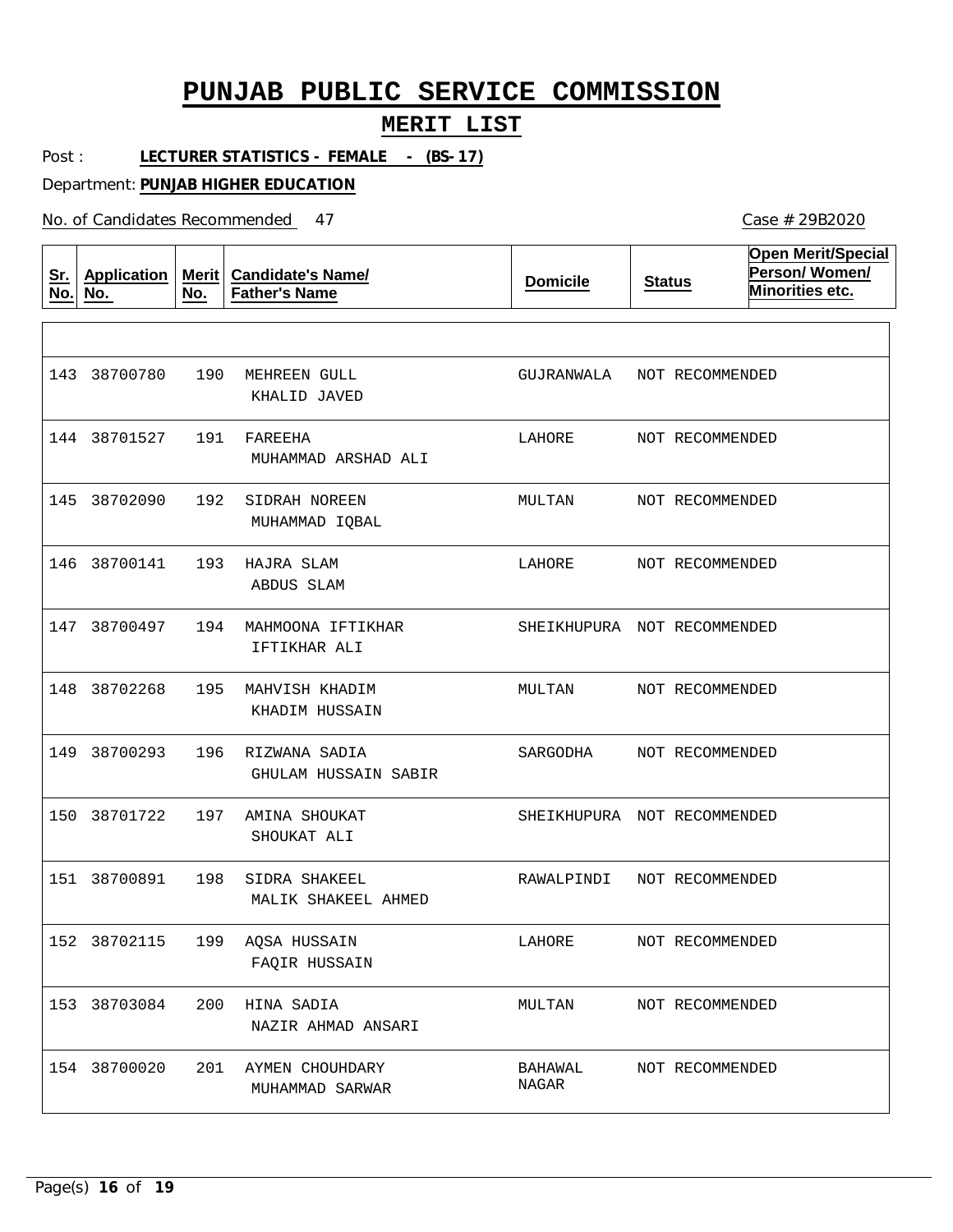#### **MERIT LIST**

Post : **LECTURER STATISTICS - FEMALE - (BS-17)**

Department: **PUNJAB HIGHER EDUCATION**

| <u>Sr.</u><br>No. | <b>Application</b><br>No. | No. | Merit   Candidate's Name/<br><b>Father's Name</b> | <b>Domicile</b> | <b>Status</b>               | <b>Open Merit/Special</b><br>Person/Women/<br>Minorities etc. |
|-------------------|---------------------------|-----|---------------------------------------------------|-----------------|-----------------------------|---------------------------------------------------------------|
|                   |                           |     |                                                   |                 |                             |                                                               |
|                   | 155 38700082              | 202 | HUMERA RAZZAK<br>RAZZAK AHMED                     | FAISALABAD      | NOT RECOMMENDED             |                                                               |
| 156               | 38700258                  | 203 | FARIHA NAZ<br>NIAZ AHMAD NIAZI                    | SAHIWAL         | NOT RECOMMENDED             |                                                               |
|                   | 157 38701155              | 204 | RUQIA FATIMA<br>GHULAM ALI                        | LAHORE          | NOT RECOMMENDED             |                                                               |
|                   | 158 38700225              | 205 | SAMARA NOREEN<br>MUHAMMAD WALIAT                  | GUJRANWALA      | NOT RECOMMENDED             |                                                               |
|                   | 159 38702830              | 206 | SEHRISH MANZOOR<br>MANZOOR AHMED                  |                 | SHEIKHUPURA NOT RECOMMENDED |                                                               |
| 160               | 38701236                  | 207 | BUSHRA JAVED<br>MIAN JAVED AHMAD                  | LAHORE          | NOT RECOMMENDED             |                                                               |
|                   | 161 38701546              | 208 | MARIAM ANWAR-UL-HAQ<br>ANWAR-UL-HAQ               | FAISALABAD      | NOT RECOMMENDED             |                                                               |
|                   | 162 38702941              | 209 | MARIA MANZOOR<br>MANZOOR AHMAD                    | OKARA           | NOT RECOMMENDED             |                                                               |
|                   | 163 38700457              | 210 | SABA RAFIQ<br>MUHAMMAD RAFIQ KHAN                 |                 | SHEIKHUPURA NOT RECOMMENDED |                                                               |
|                   | 164 38700320              |     | 211 QURATUL AIN UMID<br>UMEED ALI                 | LODHRAN         | NOT RECOMMENDED             |                                                               |
|                   | 165 38700643              | 212 | ALINA RAMZAN<br>MUHAMMAD RAMZAN                   | T.T. SINGH      | NOT RECOMMENDED             |                                                               |
|                   | 166 38700148              | 213 | RAMSHA ARIF<br>ARIF MAHMOOD BHATTI                | LAHORE          | NOT RECOMMENDED             |                                                               |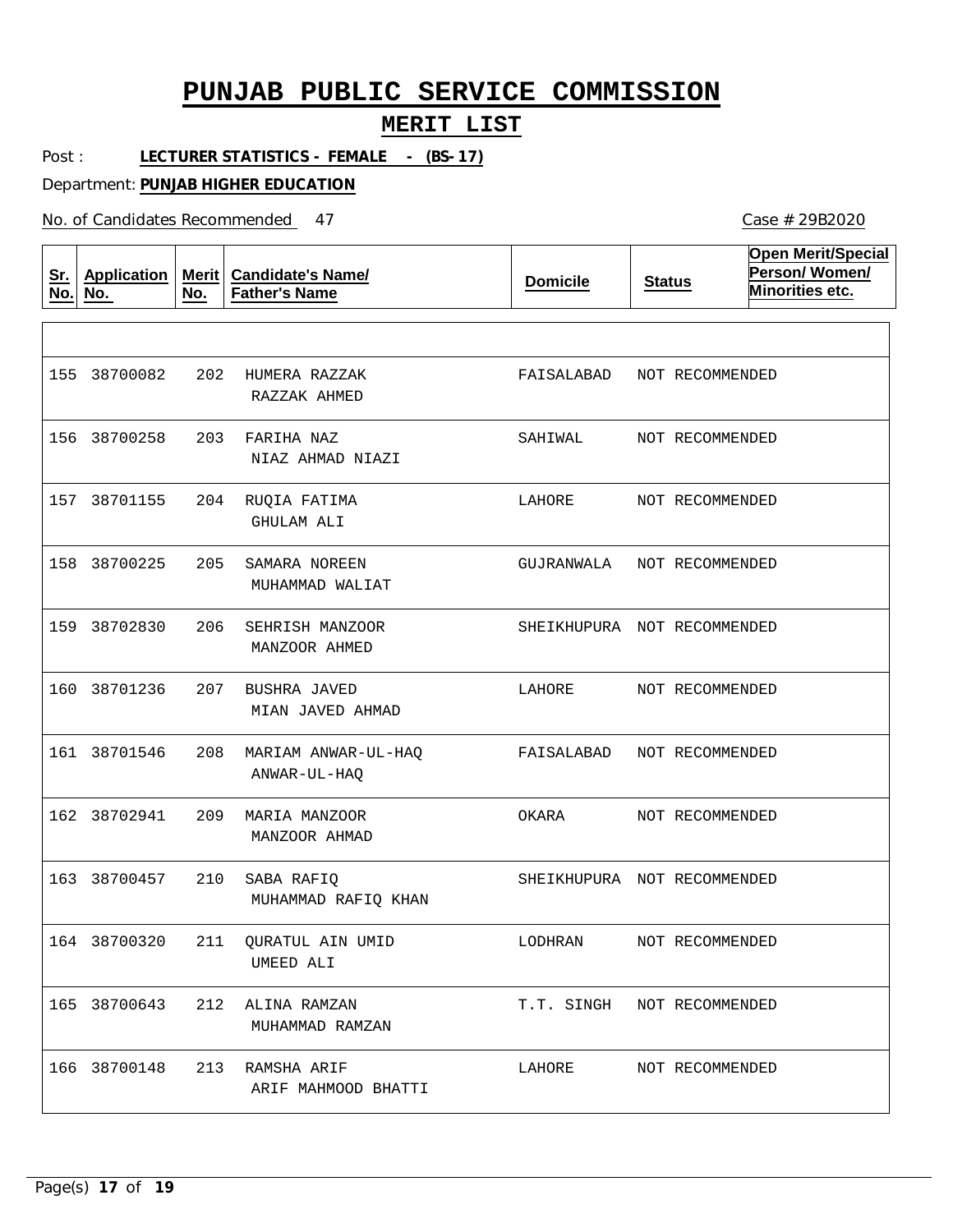#### **MERIT LIST**

Post : **LECTURER STATISTICS - FEMALE - (BS-17)**

Department: **PUNJAB HIGHER EDUCATION**

| <u>Sr.</u><br>No. | Application<br>No. | Merit $ $<br>No. | <b>Candidate's Name/</b><br><b>Father's Name</b> | <b>Domicile</b> | <b>Status</b>   | <b>Open Merit/Special</b><br>Person/Women/<br>Minorities etc. |
|-------------------|--------------------|------------------|--------------------------------------------------|-----------------|-----------------|---------------------------------------------------------------|
|                   |                    |                  |                                                  |                 |                 |                                                               |
|                   | 167 38702324       | 214              | SHABANA KHURSHID<br>KHURSHID AHMAD               | RAWALPINDI      | NOT RECOMMENDED |                                                               |
|                   | 168 38700055       | 215              | NAZISH HASSAN<br>MUJAHID HASSAN                  | GUJRAT          | NOT RECOMMENDED |                                                               |
|                   | 169 38703221       | 216              | AREEB TAHIR<br>TAHIR MAHMOOD                     | LAHORE          | NOT RECOMMENDED |                                                               |
|                   | 170 38701588       | 217              | SYEDA AMBER<br>SYED ZAHID HUSSAIN                | LAHORE          | NOT RECOMMENDED |                                                               |
|                   | 171 38700184       | 218              | SALMA ZAFAR<br>ZAFAR IQBAL                       | LAHORE          | NOT RECOMMENDED |                                                               |
|                   | 172 38700636       | 219              | AMBREEN KIANI<br>PERVAIZ AKHTER KIANI            | RAWALPINDI      | NOT RECOMMENDED |                                                               |
|                   | 173 38700762       | 220              | IQRA HAQ<br>HAQ NAWAZ KHAN                       | JHANG           | NOT RECOMMENDED |                                                               |
|                   | 174 38701692       | 221              | ZAINAB NISSA<br>RASOOL BADSHAH                   | RAWALPINDI      | NOT RECOMMENDED |                                                               |
|                   | 175 38702337       | 222              | <b>NOREEN</b><br>GHULAM RASOOL                   | FAISALABAD      | NOT RECOMMENDED |                                                               |
|                   | 176 38700822       |                  | 223 NAMRA ZULFIQAR<br>ZULFIQAR ALI               | FAISALABAD      | NOT RECOMMENDED |                                                               |
|                   | 177 38700797       | 224              | SADAF YASEEN<br>MUHAMMAD YASEEN                  | PAKPATTAN       | NOT RECOMMENDED |                                                               |
|                   | 178 38702364       | 225              | MEHWISH ALTAF<br>ALTAF HUSSAIN                   | MULTAN          | NOT RECOMMENDED |                                                               |